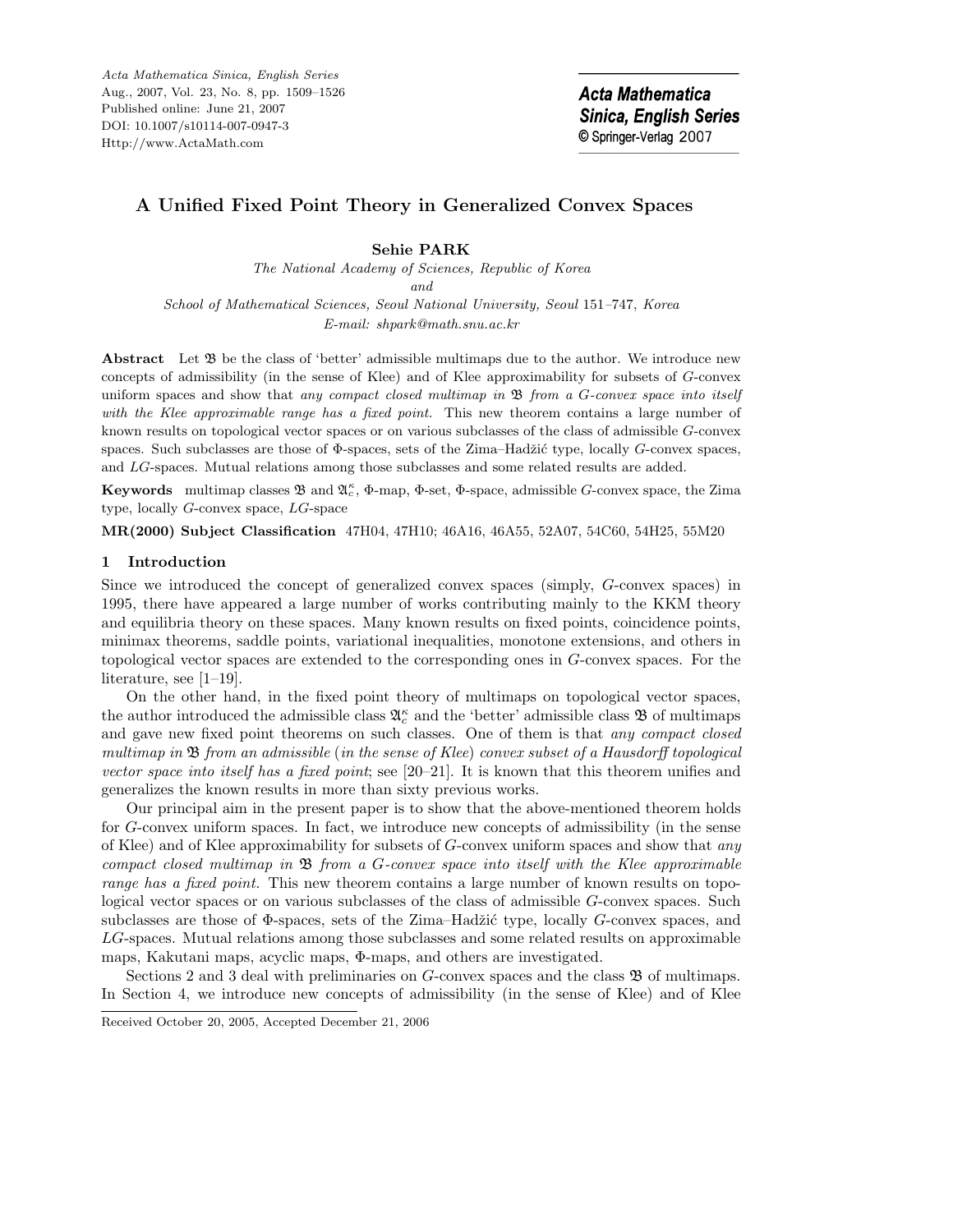approximability for subsets of the  $G$ -convex uniform space  $X$  and show that any compact closed map in  $\mathfrak{B}$  from X into itself with Klee approximable range has a fixed point. Sections 5-8 deal with particular subclasses of the class of admissible G-convex spaces and fixed point results on spaces in those subclasses.

In Section 5, we are concerned with Φ-maps (or Fan–Browder maps) and Φ-spaces due to Horvath [22–23]. Section 6 deals with fixed point theorems on G-convex spaces of the Zima-Hadžić type, and many results due to Hadžić [24–30] and others are extended. In Section 7, we are concerned with locally G-convex spaces which are generalizations of the corresponding concepts due to Bielawski [31] and Ben-El-Mechaiekh et al. [32]. Section 8 deals with fixed point theorems on LG-spaces, which are generalizations of LC-spaces originated from Horvath [22–23].

Consequently, most of the known fixed point theorems for multimaps on topological vector spaces are extended to the corresponding ones on G-convex spaces. Finally, in Section 9, we give some historical remarks on the current state of the fixed point theory of multimaps in topological vector spaces or in generalized convex spaces. We note that the only important result which refuses to be generalized seems to be the well-known theorem of Idzik [33] on Kakutani maps having convexly totally bounded ranges.

#### **2 Generalized Convex Spaces**

In this paper, all topological spaces are assumed to be Hausdorff unless otherwise explicitly stated, "t.v.s." means a topological vector space, and "co" denotes the convex hull.

A *generalized convex space* or a G-*convex space* (X, D; Γ) consists of a topological space X and a nonempty set D such that, for each  $A \in \langle D \rangle$  with the cardinality  $|A| = n + 1$ , there exist a subset  $\Gamma(A)$  of X and a continuous function  $\phi_A : \Delta_n \to \Gamma(A)$  such that  $J \in \langle A \rangle$  implies  $\phi_A(\Delta_J) \subset \Gamma(J).$ 

Here,  $\langle D \rangle$  denotes the set of all nonempty finite subsets of D,  $\Delta_n$  the standard n-simplex with vertices  $\{e_i\}_{i=0}^n$ , and  $\Delta_J$  the face of  $\Delta_n$  corresponding to  $J \in \langle A \rangle$ ; that is, if  $A =$  ${a_0, a_1, \ldots, a_n}$  and  $J = {a_{i_0}, a_{i_1}, \ldots, a_{i_k}} \subset A$ , then  $\Delta_J = {\rm co}\{e_{i_0}, e_{i_1}, \ldots, e_{i_k}\}.$  We may write  $\Gamma_A = \Gamma(A)$ . A G-convex space  $(X, D; \Gamma)$  with  $X \supset D$  is denoted by  $(X \supset D; \Gamma)$  and  $(X; \Gamma) := (X, X; \Gamma)$ . For a G-convex space  $(X \supset D; \Gamma)$ , a subset  $Y \subset X$  is said to be  $\Gamma$ -convex if, for each  $N \in \langle D \rangle$ ,  $N \subset Y$  implies  $\Gamma_N \subset Y$ .

For the details on G-convex spaces, see [1–19], where basic theory was extensively developed. There are lots of examples of G-convex spaces.

**Example 2.1** If X is a subset of a vector space,  $D \subset X$  such that co  $D \subset X$ , and each  $\Gamma_A$  is the convex hull of  $A \in \langle D \rangle$  equipped with the Euclidean topology, then  $(X \supset D; \Gamma)$  becomes a *convex space* generalizing the one due to Lassonde [34]. Note that any convex subset of a t.v.s. is a convex space, but not conversely.

**Example 2.2** If  $\Gamma_A$  is assumed to be contractible or, more generally,  $\omega$ -connected (that is, n-connected for all  $n \geq 0$ , and if for each  $A, B \in \langle D \rangle$ ,  $A \subset B$  implies  $\Gamma_A \subset \Gamma_B$ , then  $(X, D; \Gamma)$ becomes an *H*-*space* [13]. For  $X = D$ , an *H*-space reduces to a *C*-space of Horvath [22–23]. There are many examples of C-spaces due to Horvath [22]. It is notable that a torus, the Möbius band, or the Klein bottle can be regarded as  $C$ -spaces, and are examples of compact G-convex spaces without having the fixed point property.

**Example 2.3** Other major examples of G-convex spaces are metric spaces having the Michael convex structure, Pasicki's S-contractible spaces, Horvath's pseudoconvex spaces, Komiya's convex spaces, Bielawski's simplicial convexities, Jo´o's pseudoconvex spaces, topological semilattices with path-connected intervals, and so on; for the literature, see [1, 4–10, 14–16]. Moreover, further examples of G-convex spaces were given by the author [7] as follows: L-spaces and B'-simplicial convexity of Ben-El-Mechaiekh et al. [32], continuous images of G-convex spaces, Verma's or Stachó's generalized  $H$ -spaces, Kulpa's simplicial structures,  $P_{1,1}$ -spaces of Forgo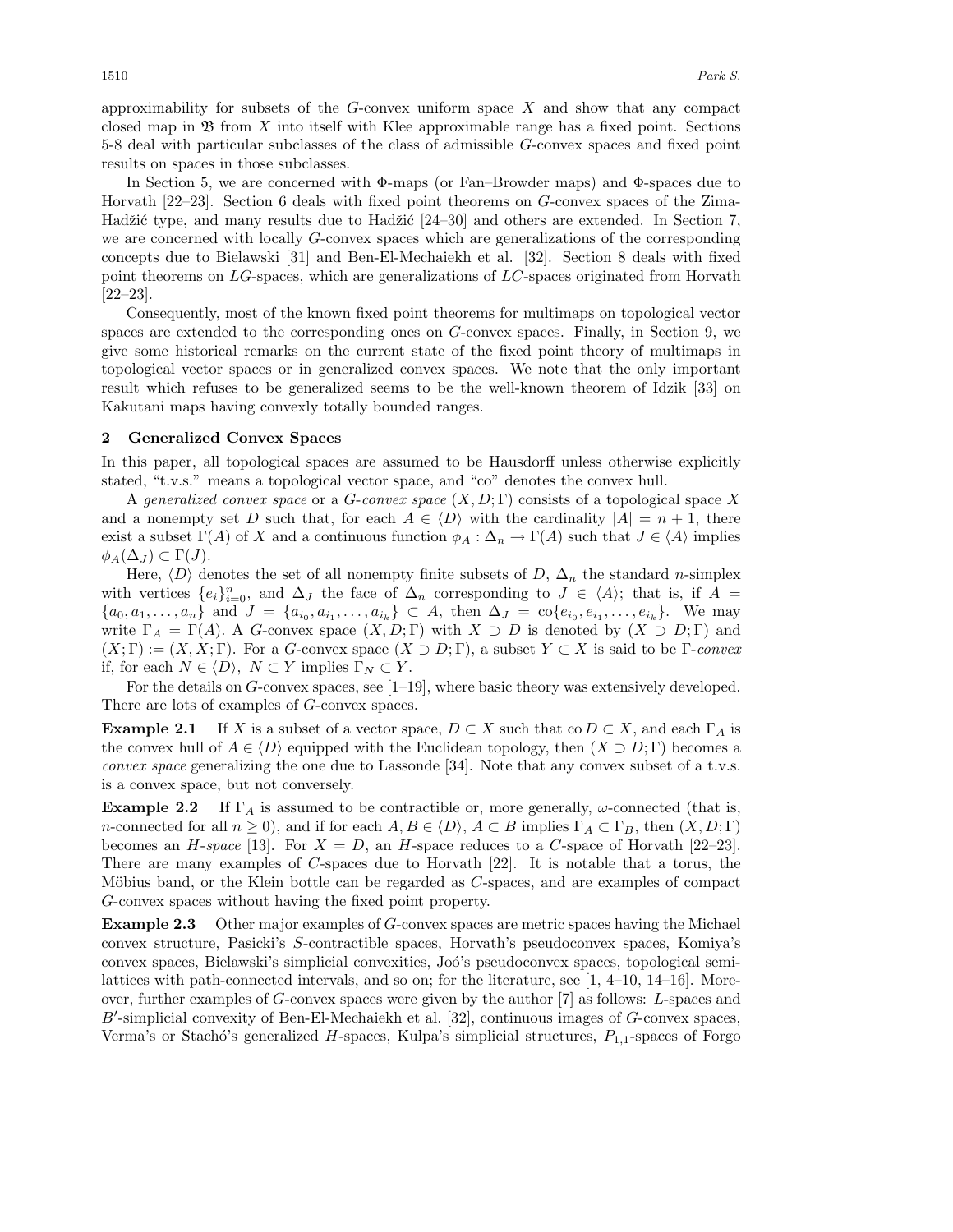and Joó, mc-spaces of Llinares, hyperconvex metric spaces due to Aronszajn and Panitchpakdi, and Takahashi's convexity in metric spaces; see [7-10]. Note also that Ding's  $FC$ -space [35-36] is a particular form of G-convex spaces.

**Example 2.4** Any hyperbolic space X in the sense of Kirk and Reich–Shafrir is a G-convex space, since the closed convex hull of any  $A \in \langle X \rangle$  is contractible. This class of metric spaces contains all normed vector spaces, all Hadamard manifolds, the Hilbert ball with the hyperbolic metric, and others. Note that an arbitrary product of hyperbolic spaces is also hyperbolic; see [37].

**Example 2.5** Let  $X = D = [0, 1)$  and  $Y = D' = \mathbb{S}^1 = \{e^{2\pi i t} : t \in [0, 1)\}\$ in the complex plane C. Let  $f: X \to Y$  be a continuous function defined by  $f(t) = e^{2\pi i t}$ . Define  $\Gamma: \langle D' \rangle \to Y$ by  $\Gamma_A = f(\text{co}(f^{-1}(A)))$  for  $A \in \langle D' \rangle$ . Then  $(Y \supset D'; \Gamma)$  is a compact G-convex space. Recall that any continuous image of a G-convex space is a G-convex space. We note the following:

(1)  $\mathbb{S}^1$  lacks the fixed point property. Moreover,  $\mathbb{S}^1$  is an example of a compact C-space since each  $\Gamma_A$  is contractible. Therefore, it shows that the Schauder conjecture (that is, any compact convex subset of a topological vector space has the fixed point property) does not hold for G-convex spaces.

(2) Note that, in  $(Y \supset D'; \Gamma)$ , singletons are  $\Gamma$ -convex; that is,  $\Gamma_{\{y\}} = \{y\}$  for each  $y \in D'$ .

(3)  $(Y, D; \Gamma)$  with  $\Gamma : \langle D \rangle \longrightarrow Y$  defined by  $\Gamma_A = f(\text{co } A)$  for  $A \in \langle D \rangle$  is an example of an *H*-space satisfying  $D \not\subset Y$ .

**Example 2.6** Let  $X = D = [0, 1]$  and  $Y = D' = \mathbb{S}^1 = \{e^{2\pi i t} : t \in [0, 1]\}\.$  Define f and  $\Gamma_A$ as in Example 2.5. Then  $(Y \supset D'; \Gamma)$  is a compact G-convex space:

(1) Note that  $1 \in \mathbb{S}^1$  and that  $\Gamma_{\{1\}} = \mathbb{S}^1$  is not contractible. Hence,  $(Y \supset D'; \Gamma)$  is not an H-space.

(2) Moreover  $\Gamma_{\{1\}} \neq \{1\}$ . Therefore, in general,  $\Gamma_{\{y\}} \neq \{y\}$  in an H-space.

A *multimap* (simply, a *map*)  $T : X \rightarrow Y$  is a function from X into the power set  $2^Y$  of Y.  $T(x)$  is called the *value* of T at  $x \in X$  and  $T^-(y) := \{x \in X : y \in T(x)\}$  the *fiber* of T at  $y \in Y$ . Let  $T(A) := \bigcup \{T(x) : x \in A\}$  for  $A \subset X$ .

For topological spaces X and Y, a map  $T : X \rightarrow Y$  is said to be *closed* if its *graph*  $\text{Gr}(T) :=$  $\{(x, y) : x \in X, y \in T(x)\}\$ is closed in  $X \times Y$ , and *compact* if its range  $T(X)$  is contained in a compact subset of Y.

A map  $T: X \rightarrow Y$  is said to be *upper semicontinuous* (u.s.c.) if, for each closed set  $B \subset Y$ , the set  $T^{-}(B) := \{x \in X : T(x) \cap B \neq \emptyset\}$  is a closed subset of X; *lower semicontinuous* (l.s.c.) if, for each open set  $B \subset Y$ , the set  $T^{-}(B)$  is open; and *continuous* if it is u.s.c. and l.s.c. Note that a compact closed map is u.s.c. and compact-valued, and that every u.s.c. map with closed values is closed whenever its range is regular.

For a *G*-convex space  $(X, D; \Gamma)$ , a map  $F: D \rightarrow X$  is called a *KKM map* if

 $\Gamma_N \subset F(N)$  for each  $N \in \langle D \rangle$ .

The following is a KKM theorem for G-convex spaces [6]:

**Theorem 2.1** *Let*  $(X, D; \Gamma)$  *be a G-convex space and*  $F: D \rightarrow X$  *be a map such that* 

(1) F *has closed* [*resp., open*] values; *and* ,

(2) F *is a KKM map.*

*Then*  ${F(z)}_{z\in D}$  *has the finite intersection property* [*more precisely, for each*  $N \in \langle D \rangle$ *, we have*  $\Gamma_N \cap \bigcap_{z \in N} F(z) \neq \emptyset$ .

*Furthermore,* if :

(3)  $\cap_{z \in M} \overline{F(z)}$  *is compact for some*  $M \in \langle D \rangle$ , *then we have*

$$
\bigcap_{z \in D} \overline{F(z)} \neq \emptyset.
$$

Recall that, in Theorem 2.1,  $X$  is not necessarily Hausdorff.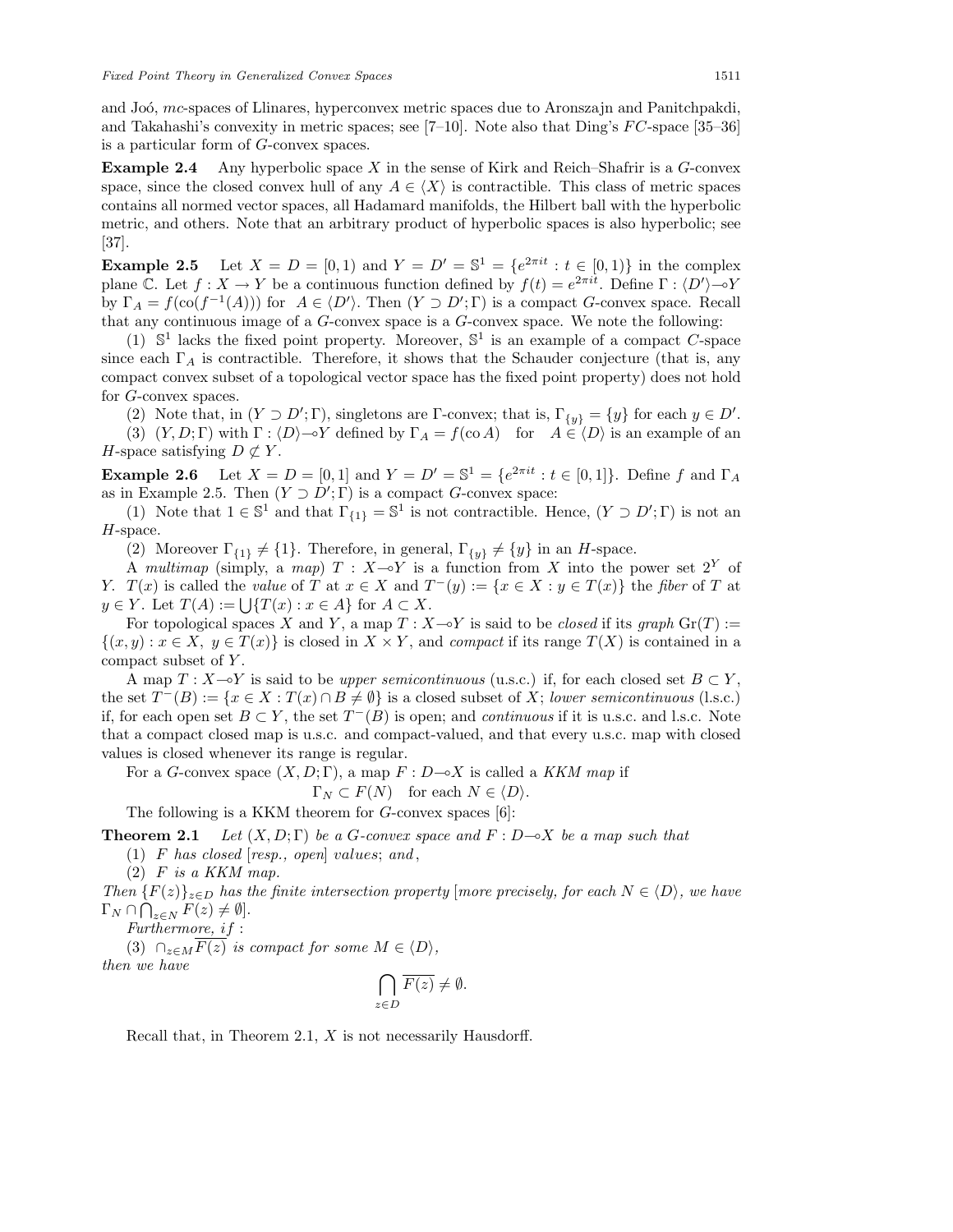#### **3 The Class** B **of Multimaps**

Let (X, D; Γ) be a G-convex space and Y a topological space. We define *the better admissible*  $class \mathfrak{B}$  of multimaps from  $X$  into  $Y$  as follows:

 $F \in \mathfrak{B}(X,Y) \iff F : X \to Y$  is a map such that, for any  $N \in \langle D \rangle$  with the cardinality  $|N| = n + 1$  and any continuous function  $p : F(\Gamma_N) \to \Delta_n$ , the composition

$$
\Delta_n \xrightarrow{\phi_N} \Gamma_N \xrightarrow{F|_{\Gamma_N}} F(\Gamma_N) \xrightarrow{p} \Delta_n
$$

has a fixed point. Note that  $\Gamma_N$  can be replaced by the compact set  $\phi_N(\Delta_n)$ .

We give some subclasses of  $\mathfrak{B}$  as follows:

**Example 3.1** For topological spaces X and Y, an *admissible* class  $\mathfrak{A}_{c}^{\kappa}(X, Y)$  of maps F:  $X \rightarrow Y$  is one such that, for each nonempty compact subset K of X, there exists a map  $G \in$  $\mathfrak{A}_{c}(K,Y)$  satisfying  $G(x) \subset F(x)$  for all  $x \in K$ , where  $\mathfrak{A}_{c}$  consists of finite compositions of maps in a class  $\mathfrak A$  of maps satisfying the following properties:

(i)  $\mathfrak A$  contains the class  $\mathbb C$  of (single-valued) continuous functions;

(ii) Each  $T \in \mathfrak{A}_c$  is u.s.c. with nonempty compact values; and,

(iii) For any polytope P, each  $T \in \mathfrak{A}_c(P, P)$  has a fixed point, where the intermediate spaces are suitably chosen.

Here, a polytope  $P$  is a homeomorphic image of a standard simplex. There are lots of examples of  $\mathfrak A$  and  $\mathfrak A_c^{\kappa}$ ; see [5–6, 8, 13–16, 20–21, 38–39].

Subclasses of the admissible class  $\mathfrak{A}_c^{\kappa}$  are classes of continuous functions  $\mathbb{C}$ , the Kakutani maps  $\mathbb K$  (with convex values and codomains being convex spaces), the Aronszajn maps  $\mathbb M$  (with  $R_{\delta}$  values), the acyclic maps V (with acyclic values), the Powers maps V<sub>c</sub> (finite compositions of acyclic maps), the O'Neill maps  $\mathbb N$  (continuous with values of one or m acyclic components, where  $m$  is fixed), the approachable maps  $A$  (whose domains and codomains are uniform spaces), admissible maps of Górniewicz,  $\sigma$ -selectionable maps of Haddad and Lasry, permissible maps of Dzedzej, the class  $\mathbb{K}_c^+$  of Lassonde, the class  $\mathbb{V}_c^+$  of Park et al., approximable maps of Ben-El-Mechaiekh and Idizk, and many others.

Note that, for a G-convex space  $(X, D; \Gamma)$  and any space Y, an admissible class  $\mathfrak{A}_{c}^{\kappa}(X, Y)$  is a subclass of  $\mathfrak{B}(X, Y)$  with some possible exceptions such as Kakutani maps. Some examples of maps in  $\mathfrak{B}$  not belonging to  $\mathfrak{A}_{c}^{\kappa}$  were known [40]. Note that the connectivity map due to Nash and Girolo is such an example; see [21].

**Example 3.2** For a convex space  $(X \supset D; \Gamma)$ , where  $\Gamma = \text{co}$  and  $\phi_N$  is a homeomorphism, the class  $\mathfrak{B}(X, Y)$  is originally given in [38] and investigated in [20–21].

**Example 3.3** For a convex space X and a topological space Y, motivated by a work of the author, Chang and Yen [41] defined the class of maps  $T : X \rightarrow Y$  having the KKM property as follows:

 $T \in \mathfrak{K}(X, Y) \iff$  the family  $\{S(x) : x \in X\}$  has the finite intersection property whenever  $S: X \rightarrow Y$  has closed values and  $T(\text{co }N) \subset S(N)$  for each  $N \in \langle X \rangle$ .

For a convex space X, it is known that  $\mathfrak{A}_{c}^{\kappa}(X,Y) \subset \mathfrak{K}(X,Y)$  and we observe that two subclasses  $\mathfrak{B}$  and  $\mathfrak{K}$  coincide in the class of all compact closed maps  $T : X \rightarrow Y$  [36].

Generalizations of the class  $\mathfrak K$  to G-convex spaces are possible; see [19].

**Example 3.4** Ben-El-Mechaiekh et al. [32, 42] introduced the class A of approachable multimaps as follows:

Let X and Y be uniform spaces (with respective bases  $\mathscr U$  and  $\mathscr V$  of symmetric entourages). A multimap  $T : X \rightarrow Y$  is said to be *approachable* whenever T admits a continuous Wapproximative selection  $s: X \to Y$  for each W in the basis  $\mathscr W$  of the product uniformity on  $X \times Y$ ; that is,  $\text{Gr}(s) \subset W[\text{Gr}(F)]$ , where

$$
W[A] := \bigcup_{z \in A} W[z] = \{ z' \in X \times Y : W[z'] \cap A \neq \emptyset \},
$$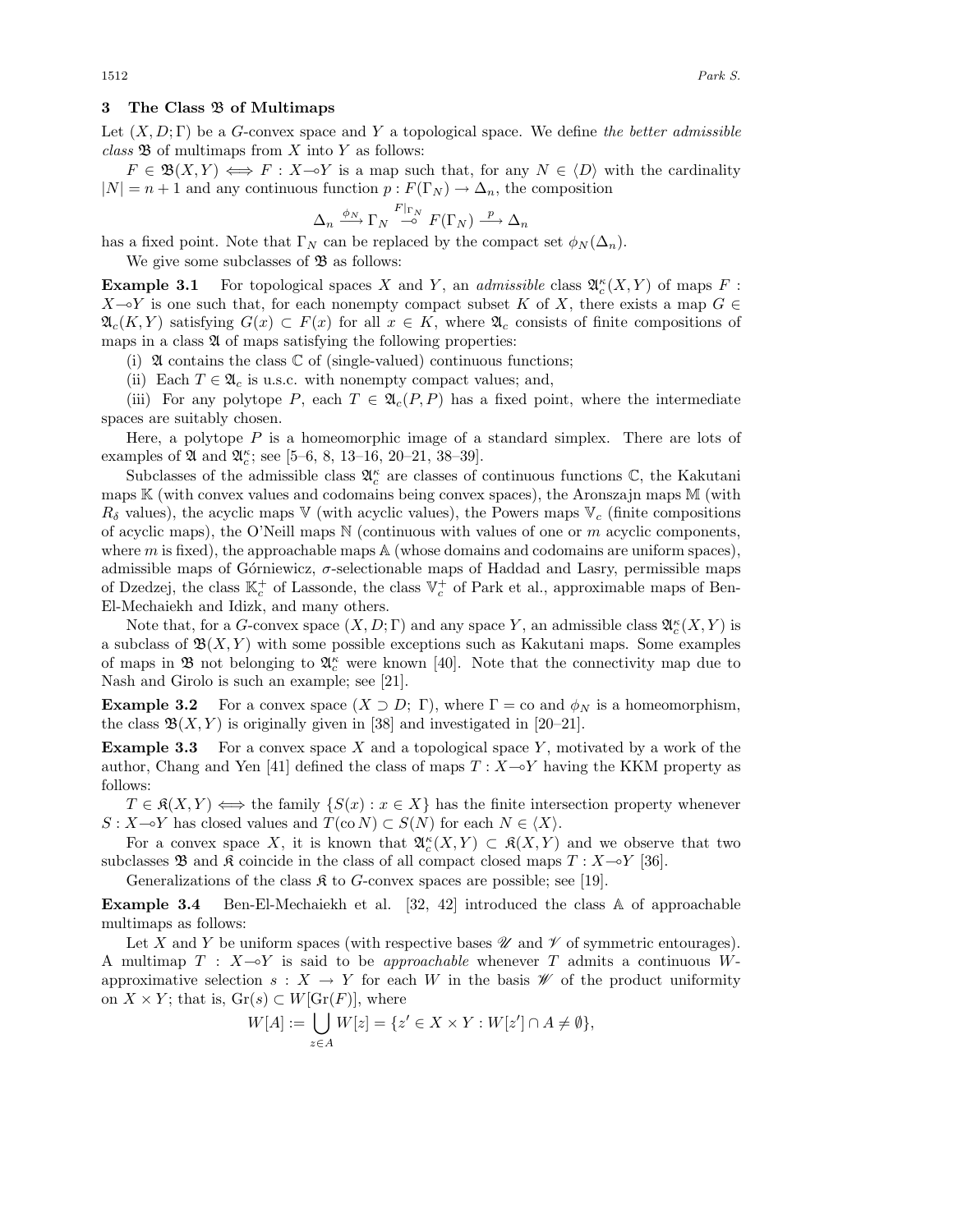for any  $A \subset X \times Y$ , and

$$
W[z] := \{ z' \in X \times Y : (z, z') \in W \},
$$

for  $z \in X \times Y$ .

A multimap  $T : X \rightarrow Y$  is said to be *approximable* if its restriction  $T|_K$  to any compact subset  $K$  of  $X$  is approachable.

It is known that if  $(X \supset D; \Gamma)$  is a G-convex uniform space and Y is a uniform space, then any compact closed approachable map  $F: X \rightarrow Y$  belongs to  $\mathfrak{B}(X,Y)$ ; see [8, Lemma 3].

We give some examples of approachable maps  $T : X \to Y$  as follows:

(1) Any selectionable multimap is approximable.

(2) A locally selectionable map  $T$  with convex values is approximable whenever  $Y$  is a convex subset of a t.v.s.

(3) A u.s.c. map T with nonempty convex values is approachable whenever X is paracompact and Y is a convex subset of a locally convex t.v.s.

(4) A u.s.c. map T with nonempty compact contractible values is approachable whenever X is a finite polyhedron.

 $(5)$  A u.s.c. map T with nonempty compact values having trivial shape (that is, contractible in each neighborhood in  $Y$ ) is approachable whenever  $X$  is a finite polyhedron.

For  $(1)$  and  $(2)$ , see [12]; and for  $(3)-(5)$ , see [42]. The following has recently been known from  $(5)$ :

**Example 3.5** Let  $(X, D; \Gamma)$  be a G-convex space and  $F : X \rightarrow X$  a u.s.c. map. If F has nonempty compact values having trivial shape, then  $F \in \mathfrak{B}(X,X)$ .

**Example 3.6** An important subclass of **3** is the class of Φ-maps (or Fan–Browder maps) as follows:

**Definition** *Let* Y *be a topological space and* (X, D; Γ) *a* G*-convex space. Then a map* T : Y -X *is called a* Φ*-map* (or *a Fan-Browder map*) *if there is a map* S : Y -D *such that*

(i) *For each*  $y \in Y$ ,  $M \in \langle S(y) \rangle$  *implies*  $\Gamma_M \subset T(y)$ ; and,

(ii) 
$$
Y = \bigcup \{ \text{Int } S^{-}(z) : z \in D \}.
$$

Recall that Horvath [22] first defined a  $\Phi$ -map when  $(X;\Gamma)$  is a C-space.

For  $\Phi$ -maps, we obtain the following selection theorem in view of [22–23; 2, Lemma 1]:

**Lemma 3.1** *Let* Y *be a normal space,*  $(X, D; \Gamma)$  *a G-convex space, and*  $S: Y \rightarrow D$  *a map such that*  $Y = \bigcup \{\text{Int } S^{-}(z) : z \in N\}$  *for some*  $N \in \langle D \rangle$ *. Then there exists a continuous function*  $s: Y \to \Gamma_N$  such that  $s(y) \in \Gamma(N \cap S(y))$  for all  $y \in Y$ *. In fact, if*  $|N| = n+1$ *, then*  $s = \phi_N \circ p$ *, where*  $\phi_N : \Delta_n \to \Gamma_N$  *and*  $p : Y \to \Delta_n$  *are continuous functions.* 

Note that Lemma 3.1 sharpens the compact case of [2, Theorem 3.2] and shows that every  $\Phi$ -map  $T: Y \rightarrow X$  belongs to  $\mathbb{C}_c^{\kappa}(Y,X) \subset \mathfrak{A}_c^{\kappa}(Y,X)$ . Therefore, if  $X = Y$ , then a  $\Phi$ -map  $T: X \rightarrow X$  belongs to  $\mathfrak{B}(X,X)$ .

Moreover, we need the following in [22, 2]:

**Lemma 3.2** *Let* Y *be a paracompact space,*  $(X, D; \Gamma)$  *an* H-space, and  $T: Y \to X$  a  $\Phi$ -map. *Then* T *has a continuous selection.*

In our previous works [6, 8], we gave some fixed point theorems for  $\Phi$ -maps on  $G$ -convex spaces. The following is one of the simplest consequences of the KKM Theorem 2.1:

**Theorem 3.3** *Let*  $(X, N; \Gamma)$  *be a G-convex space,* N *a finite set, and*  $S: N \rightarrow X, T: X \rightarrow X$ *be two maps* satisfying

- (1) *For each*  $z \in N$ ,  $S(z)$  *is open* [*resp., closed*];
- (2) *For each*  $y \in X$ ,  $J \in \langle S^-(y) \rangle$  *implies*  $\Gamma_J \subset T^-(y)$ ; *and*,
- $(3)$   $X = S(N)$ .
- *Then T has a fixed point*  $x_0 \in X$ *.*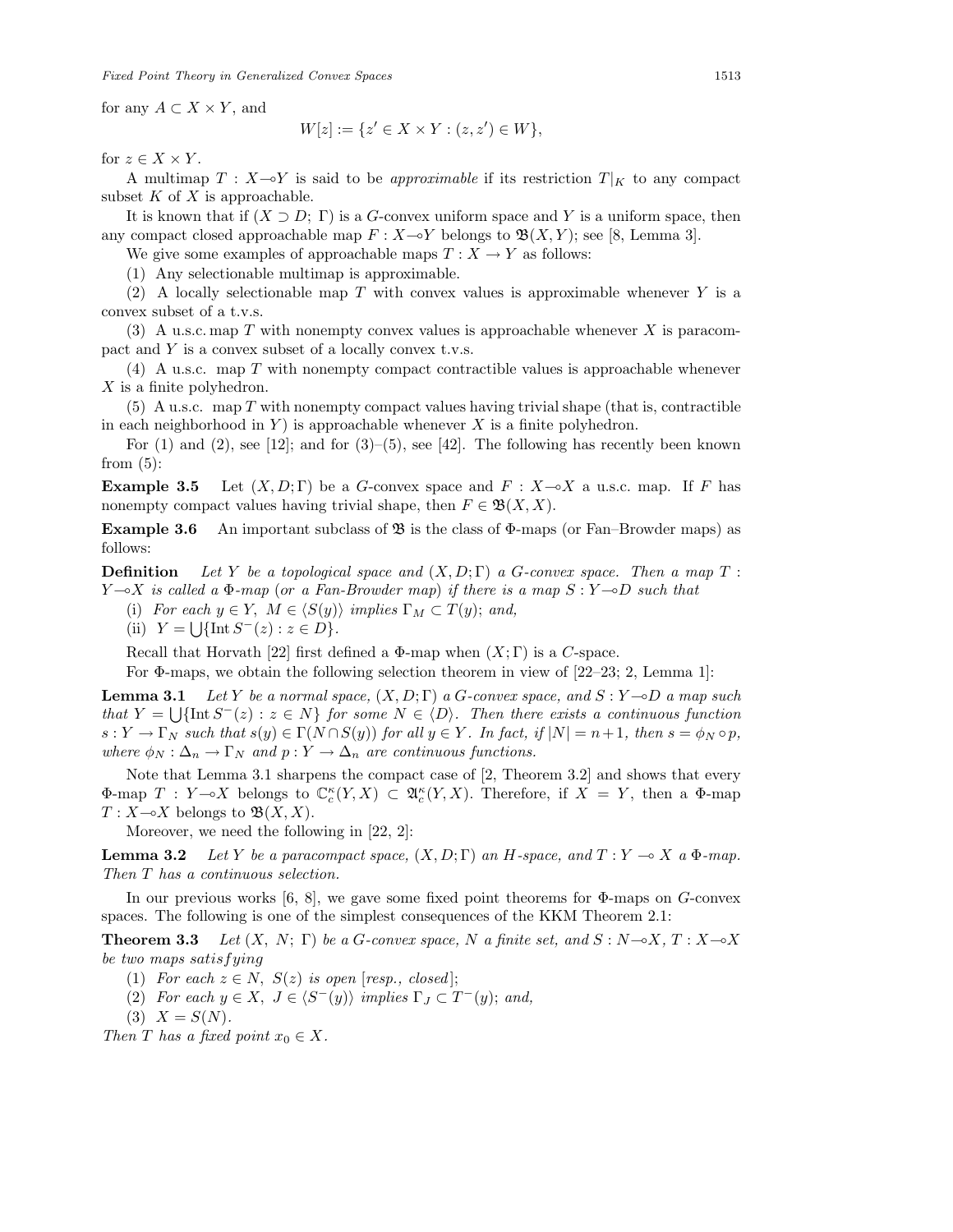In [3], this is applied to obtain various forms of known Fan–Browder type theorems, the Ky Fan intersection theorem, and the Nash equilibrium theorem.

The following is the dual form of Theorem 3.3:

**Theorem 3.4** *Let*  $(X, D; \Gamma)$  *be a G-convex space and*  $S: X \rightarrow D, T: X \rightarrow X$  *be maps such that*

(1) *For each*  $x \in X$ ,  $M \in \langle S(x) \rangle$  *implies*  $\Gamma_M \subset T(x)$ ;

(2)  $S^{-}(z)$  *is open* [*resp., closed*] *for each*  $z \in D$ ; *and,* 

(3)  $X = \bigcup \{ S^-(z) : z \in N \}$  for some  $N \in \langle D \rangle$ .

*Then T has a fixed point*  $x_0 \in X$ *.* 

From Theorem 3.4, we have the following:

**Theorem 3.5** *Let*  $(X \supset D; \Gamma)$  *be a G-convex space and*  $A: X \rightarrow X$  *be a multimap such that*  $A(x)$  *is* Γ*-convex for each*  $x \in X$ *. If there exist*  $z_1, z_2, \ldots, z_n \in D$  *and nonempty open* [*resp. closed* ] *subsets*  $G_i \subset A^-(z_i)$  *for*  $i = 1, 2, ..., n$  *such that*  $X = \bigcup_{i=1}^n G_i$ *, then* A *has a fixed point.* **Theorem 3.6** *Let*  $(X, D; \Gamma)$  *be a G-convex space and*  $S: X \rightarrow D, T: X \rightarrow X$  *be maps such that*

(1) *For each*  $x \in X$ ,  $M \in \langle S(x) \rangle$  *implies*  $\Gamma_M \subset T(x)$ ; and,

(2)  $X = \bigcup \{ \text{Int } S^{-}(z) : z \in N \}$  *for some*  $N \in \langle D \rangle$ *.* 

*Then* T *has a fixed point.*

From Theorems 3.3–3.6, most of the popular variations or generalizatons of the Fan–Browder theorem (in the forms of the compact or so-called non-compact versions) can be deduced.

For example, from Theorem 3.4, we have the following generalization of the Fan–Browder fixed point theorem:

**Theorem 3.7** *Let* (X, D; Γ) *be a compact* G*-convex space* (*that is, X is compact*)*. Then any* Φ*-map* T : X-X *has a fixed point.*

Note that, in Theorems 3.3–3.7, X is not necessarily Hausdorff. Theorem 3.7 is originated from Browder [43] and has numerous applications.

### **4 Admissible** G**-convex Spaces**

For more general purposes, we introduce a generalized version of our previous definition of the admissibility of domains of multimaps by switching it to the Klee approximability of their ranges, as follows:

**Definition** *A* G-convex uniform space  $(X, D; \Gamma; \mathcal{U})$  is a G-convex space such that  $(X, \mathcal{U})$  is *a uniform space with a basis U of the uniformity consisting of symmetric entourages. For each*  $U \in \mathscr{U}$ , let

$$
U[x] = \{x' \in X : (x, x') \in U\}
$$

*be the* U-ball around a given element  $x \in X$ .

We introduce a new class of G-convex spaces adequate to establish our fixed point theory:

**Definition** For a G-convex uniform space  $(X, D; \Gamma; \mathcal{U})$ , a subset Y of X is said to be ad*missible* (in *the sense of* Klee) *if, for each nonempty compact subset* K *of* Y *and for each entourage*  $U \in \mathcal{U}$ , there exists a continuous function  $h: K \to Y$  satisfying

(1)  $(x, h(x)) \in U$  *for all*  $x \in K$ ;

(2)  $h(K) \subset \Gamma_N$  *for some*  $N \in \langle D \rangle$ ; and,

(3) *There exists a continuous function*  $p : K \to \Delta_n$  *such that*  $h = \phi_N \circ p$ *, where*  $\phi_N : \Delta_n \to \Delta_n$  $\Gamma_N$  *and*  $|N| = n + 1$ .

**Example 4.1** A nonempty subset Y of a t.v.s. E is said to be admissible (in the sense of Klee) provided that, for every compact subset  $K$  of  $Y$  and every neighborhood  $V$  of the origin 0 of E, there exists a continuous function  $h: K \to Y$  such that  $x - h(x) \in V$  for all  $x \in K$  and  $h(K)$  is contained in a finite-dimensional subspace L of E.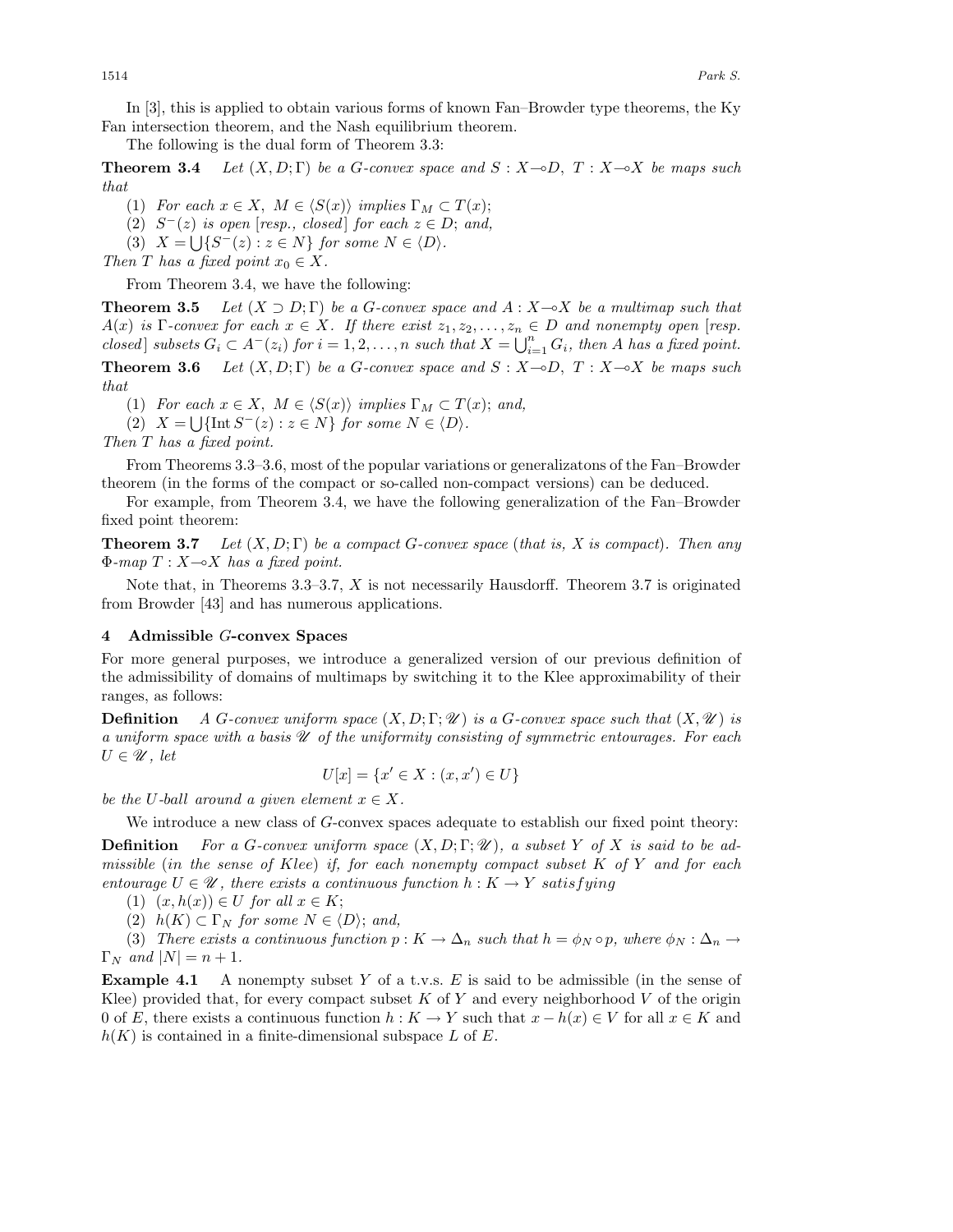Note that every nonempty convex subset of a locally convex t.v.s. is admissible. Other examples of admissible t.v.s. are  $l^p$  and  $L^p(0,1)$  for  $0 < p < 1$ , the space  $S(0,1)$  of equivalence classes of measurable function on [0, 1], the Hardy spaces  $H^p$  for  $0 < p < 1$ , certain Orlicz spaces, ultrabarreled t.v.s. admitting Schauder basis, and others. Note also that any locally convex subset of an F-normable t.v.s. or any locally convex subset which is a finite union of closed convex subsets of a t.v.s. is admissible. For the details, see Hadžić [27], Weber  $[44-45]$ , Hahn [46] and references therein.

We introduce another new concept.

**Definition** Let  $(X, D; \Gamma; \mathcal{U})$  be a G-convex uniform space. A subset K of X is said to be *Klee approximable if, for each entourage*  $U \in \mathcal{U}$ , there exists a continuous function  $h: K \to X$ *satisfying conditions* (1)–(3) *in the preceding definition. In particular, for a subset Y of X, K is said to be Klee approximable into* Y *whenever the range*  $h(K) \subset \Gamma_N \subset Y$  *for some*  $N \in \langle D \rangle$ *in condition* (2).

**Example 4.2** Every nonempty compact Φ-set of a G-convex uniform space is Klee approximable, and every  $\Phi$ -space  $(X, D; \Gamma; \mathcal{U})$  is admissible; see Section 5.

**Example 4.3** In a t.v.s. E, we give some examples of Klee approximable sets as follows:

(1) If a subset  $X$  of  $E$  is admissible (in the sense of Klee), then every compact subset  $K$  of X is Klee approximable into E.

(2) Any polytope in a subset X of a t.v.s. is Klee approximable into X.

(3) Any compact subset K of a convex subset X in a locally convex t.v.s. is Klee approximable into X.

(4) Any compact subset K of an admissible convex subset X of a t.v.s. is Klee approximable into X.

Note that  $(4) \Rightarrow (3)$ .

**Remark** For a compact subset K of E, it is well known that co K is  $\sigma$ -compact and paracompact. Therefore, if  $E$  is metrizable, then the following is supplementary to  $(4)$ :

**Lemma 4.1** (Dobrowolski [47]) *For a* σ*-compact convex set* C *in a metrizable t.v.s. the following conditions are equivalent* :

- (a)  $C \in AR$ ;
- (b)  $C = \bigcup_{1}^{\infty} A_n$  *with*  $A_n = \overline{A}_n \in AE$  (compact) for  $n = 1, 2, ...$ ;
- (c) *C is admissible*.

Here AR denotes an absolute retract and AE (compact) the absolute extension property for compacta.

We have the following main result in this section:

**Theorem 4.2** *Let*  $(X, D; \Gamma; \mathcal{U})$  *be a G-convex uniform space and*  $F \in \mathfrak{B}(X, X)$  *a multimap such that* F(X) *is Klee approximable. Then F has the almost fixed point property* (*that is, for each*  $U \in \mathcal{U}$ , F has a U-fixed point  $x_U \in X$ , that is,  $F(x_U) \cap U[x_U] \neq \emptyset$ .

*Furthermore if* F *is closed and compact, then* F *has a fixed point*  $x_0 \in X$  (*that is,*  $x_0 \in X$  $F(x_0)$ .

*Proof* Since  $K := F(X)$  is Klee approximable into  $(X, \mathcal{U})$ , for each symmetric entourage  $U \in \mathscr{U}$ , there exists a continuous function  $h: K \to X$  satisfying conditions (1)–(3) of the definition of Klee approximable subsets, and we have

$$
\Delta_n \xrightarrow{\phi_N} \Gamma_N \xrightarrow{F|_{\Gamma_N}} K \xrightarrow{p} \Delta_n,
$$

for some  $N \in \langle D \rangle$  with  $|N| = n + 1$ . Let  $p' := p|_{F(\Gamma_N)}$ . Since  $F \in \mathfrak{B}(X,X)$ , the composition  $p' \circ (F|_{\Gamma_N}) \circ \phi_N : \Delta_n \circ \Delta_n$  has a fixed point  $a_U \in \Delta_n$ . Let  $x_U := \phi_N(a_U)$ . Then

 $a_U \in (p' \circ F \circ \phi_N)(a_U) = (p' \circ F)(x_U)$ 

and hence

$$
x_U = \phi_N(a_U) \in (\phi_N \circ p' \circ F)(x_U).
$$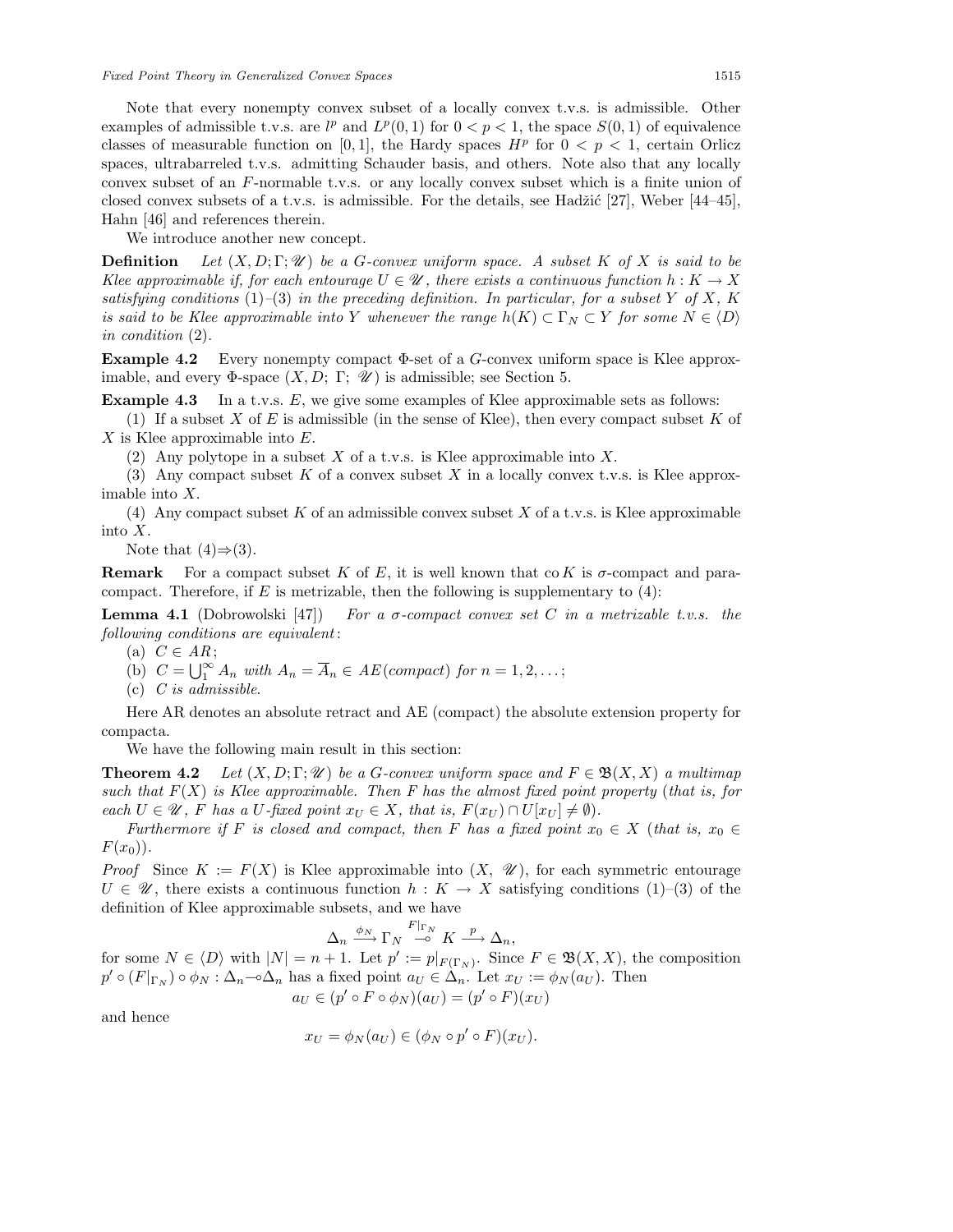Since  $h = \phi_N \circ p$  by definition, we have

 $x_U = h(y_U)$  for some  $y_U \in (F|_{\Gamma_N})(x_U)$ .

Therefore, for each entourage  $U \in \mathscr{U}$ , there exist points  $x_U \in X$  and  $y_U \in F(x_U)$  such that  $(x_U, y_U) = (h(y_U), y_U) \in U$ . So, for each U, there exist  $x_U, y_U \in X$  such that  $y_U \in F(x_U)$  and  $y_U \in U[x_U].$ 

Now suppose that F is closed and compact. Since  $F(X)$  is relatively compact, we may assume that the net  $y_U$  converges to some  $x_0 \in F(X)$ . Then, by the Hausdorffness of X, the net  $x_U$  also converges to  $x_0$ . Since the graph of F is closed in  $X \times F(X)$  and  $(x_U, y_U) \in \text{Gr}(F)$ , we have  $(x_0, y_0) \in \text{Gr}(F)$  and hence we have  $x_0 \in F(x_0)$ . This completes our proof.

**Theorem 4.3** *Let* (X, D; Γ; *U* ) *be an admissible* G*-convex space. Then any compact closed map*  $F \in \mathfrak{B}(X,X)$  *has a fixed point.* 

*Proof* Note that  $F(X)$  is a compact subset of an admissible G-convex space, and hence is Klee approximable. Therefore, Theorem 4.2 works.

**Corollary 4.4** *Let* (X, D; Γ; *U* ) *be a compact admissible* G*-convex space. Then any map*  $F \in \mathfrak{A}_c^{\kappa}(X,X)$  has a fixed point.

Since an admissible convex subset of a t.v.s. is an admissible G-convex space, we have the following from Theorem 4.3:

**Corollary 4.5** *Let* X *be an admissible convex subset of a t.v.s.* E*. Then any compact closed map*  $F \in \mathfrak{B}(X,X)$  *has a fixed point.* 

Corollary 4.5 was given in [21] where we listed more than sixty papers in chronological order, from which we could deduce the particular forms of Corollary 4.4. In particular, from Corollary 4.4, we obtain:

**Corollary 4.6** *Let* X *be an admissible convex subset of a t.v.s.* E*. Then any compact map*  $F \in V_c(X, X)$  (*that is, a finite composition of acyclic maps*) has a fixed point.

Corollary 4.6 was given in [11, 48–49] and applied to Simons-type cyclic coincidence theorems for acyclic maps, the von Neumann-type intersection theorems for graphs of compact compositions of acyclic maps, the Nash-type equilibrium theorems, saddle point or minimax theorems, quasi-equilibrium problems, and quasi-variational inequalities, where most of the related convexity was replaced by acyclicity.

### **5** G**-convex** Φ**-spaces**

In this section, we deal with a subclass of the class of admissible G-convex spaces.

**Definition** *For a* G*-convex uniform space* (X, D; Γ; *U* )*, a subset* Y *of* X *is called a* Φ*-set if for each entourage*  $U \in \mathcal{U}$ , there exists a  $\Phi$ -map  $T : Y \rightarrow X$  such that  $\text{Gr}(T) \subset U$  (that is,  $T(y) \subset U[y]$  *for all*  $y \in Y$ *). If* X *itself is a*  $\Phi$ *-set, then it is called a*  $\Phi$ *-space.* 

Note that every subset Y of a  $\Phi$ -space is a  $\Phi$ -set.

**Examples 5.1** Horvath [22] first defined a  $\Phi$ -space for a C-space  $(X;\Gamma)$  and gave examples as follows:

(1) A particular type of uniform spaces including locally convex t.v.s.;

(2) Convex metric spaces in the sense of Takahashi with a metric satisfying a certain property.

**Example 5.2** An important subclass of Φ-sets is that of locally convex sets in a t.v.s. A nonempty subset K of a t.v.s. E is said to be *locally convex* if, for each  $x \in K$  and each neighborhood  $U_x$  of x, there exists a neighborhood  $V_x$  of x such that co  $(V_x \cap K) \subset U_x$ ; see [50].

The following are examples of locally convex sets:

- (1) Every nonempty subset of a locally convex t.v.s.;
- (2) Every nonempty subset of a locally convex set in a t.v.s.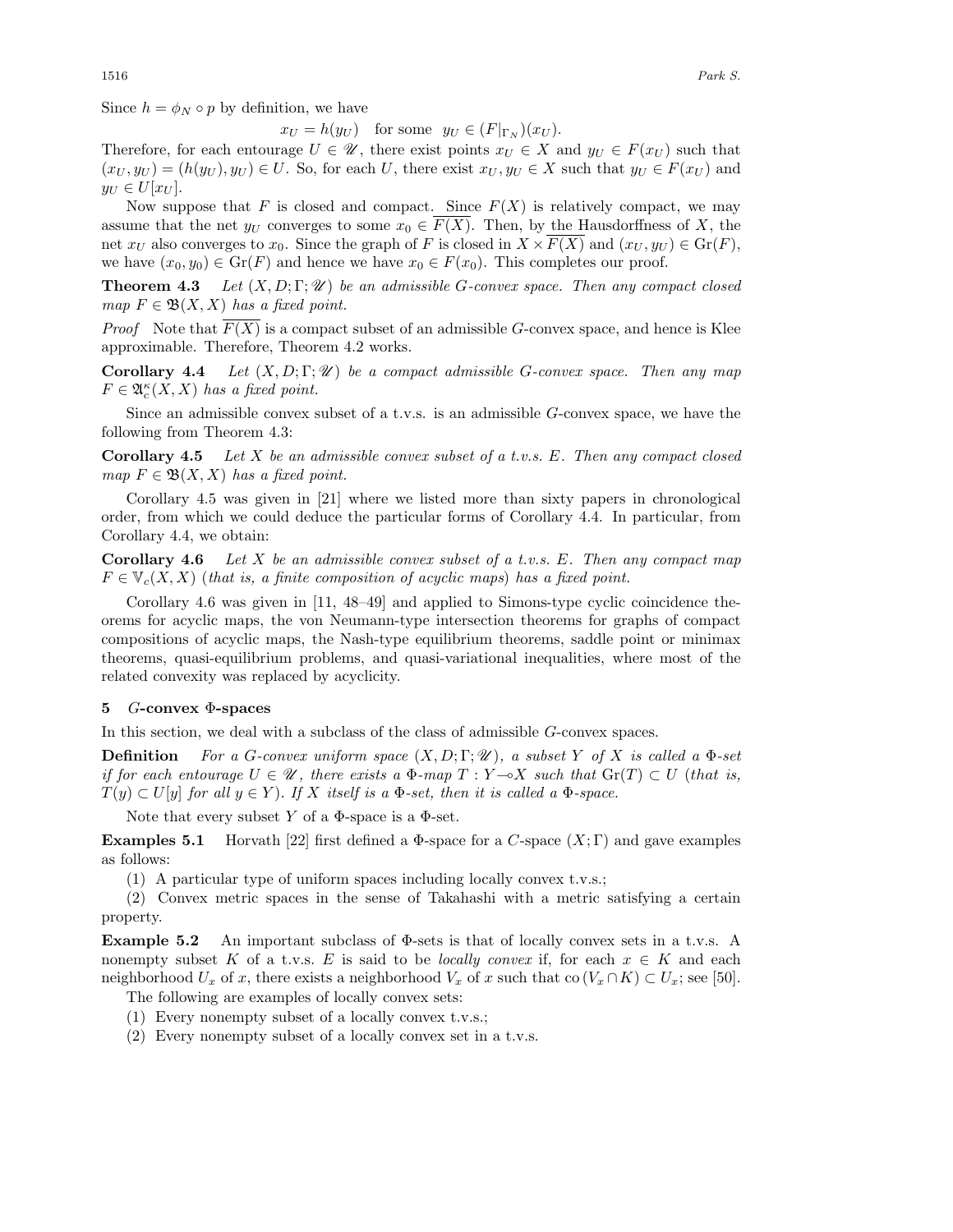For other nontrivial examples of convex and locally convex subsets, see Hadžić [27]. Moreover, there is an example of a nonconvex, admissible, locally convex subset of a non-locally convex t.v.s.; see Hahn [46].

**Proposition 5.1** *Every locally convex subset Y of a convex subset X of a t.v.s.* E *is a* Φ*-subset of X.*

*Proof* For any neighborhood V of 0 in E and for each  $y \in Y$ , let  $V_y := y + V$ . Since y is locally convex in X, we choose a neighborhood  $W_y$  of y such that co  $(W_y \cap Y) \subset V_y$ . Define two maps  $S: Y \rightarrow Y$  and  $T: Y \rightarrow X$  by

$$
T(y) := V_y \cap X \text{ and } S(y) := W_y \cap Y,
$$

for each  $y \in Y$ . Then

- (1)  $M \in \langle S(y) \rangle$  implies co  $M \subset V_y \cap X = T(y);$
- (2) Since  $y \in S(y)$  for each  $y \in Y$ ,

$$
y \in S^-(y) = \{ z \in Y : z \in S(y) \} = \{ z \in Y : z \in W_y \} = W_y \cap Y
$$

is open in  $Y$ , and hence

$$
Y = \bigcup_{y \in Y} W_y \cap Y = \bigcup_{y \in Y} \text{Int } S^-(y).
$$

Moreover,  $T(y) \subset V_y = y + V$  for each  $y \in Y$ . Therefore, Y is a  $\Phi$ -subset of X.

**Remark** The concept of locally convex subsets for G-convex spaces is said to be *of type* I by Kim [51] without assuming any uniformity. Therefore, her method in [51] is different from ours.

**Example 5.3** Any subset of the Zima type in a G-convex uniform space  $(X \supset D; \Gamma; \mathcal{U})$ such that every singleton is Γ-convex (that is,  $\Gamma_{\{x\}} = \{x\}$  for each  $x \in D$ ) is a Φ-set; see Section 6.

**Example 5.4** A locally G-convex space  $(X \supset D; \Gamma; \mathcal{U})$  is a  $\Phi$ -space; see Section 7.

We give another example of the subclasses of admissible G-convex spaces:

**Proposition 5.2** *Every* Φ*-space* (X, D; Γ; *U* ) *is admissible. More precisely, for a* G*-convex uniform space*  $(X, D; \Gamma; \mathcal{U})$ *, every nonempty compact*  $\Phi$ *-subset* K *of* X *is Klee approximable. Proof* Since K is a  $\Phi$ -set, for each  $U \in \mathcal{U}$ , there exist multimaps  $S : K \rightarrow D$  and  $T : K \rightarrow X$ such that

- (i) For each  $y \in K$ ,  $M \in \langle S(y) \rangle$  implies  $\Gamma_M \subset T(y)$ ;
- (ii)  $K = \bigcup \{ \text{Int } S^{-}(z) : z \in D \};$  and,
- (iii)  $\text{Gr}(T) \subset U$ .

Since K is compact, it follows from Lemma 3.1 that T has a continuous selection  $h: K \to X$ such that

(2)  $h(K) \subset \Gamma_N$  for some  $N \in \langle D \rangle$  with  $|N| = n + 1$ ; and,

(3) There exist continuous functions  $p : K \to \Delta_n$  and  $\phi_N : \Delta_n \to \Gamma_N$  such that  $h = \phi_N \circ p$ .

Moreover,  $h(x) \in T(x)$  for all  $x \in K$  implies

(1)  $(x, h(x)) \in \mathrm{Gr}(T) \subset U$  for all  $x \in K$ .

Therefore, K is Klee approximable and hence  $(X, D; \Gamma; \mathcal{U})$  is admissible.

From Lemma 3.2 and Theorem 4.3, we have the following:

**Theorem 5.3** Let  $(X, D; \Gamma; \mathcal{U})$  be an admissible H-space such that X is paracompact. Then *any compact*  $\Phi$ -map  $T : X \rightarrow X$  *has a fixed point.* 

*Proof* By Lemma 3.2, T has a continuous selection  $f: X \to X$ . Since  $f(X) \subset T(X)$ , f is compact and hence has a fixed point by Theorem 4.3.

From Proposition 5.2 and Theorem 5.3, we have

**Corollary 5.4** *Let*  $(X, D; \Gamma; \mathcal{U})$  *be an H-space. If it is also a paracompact*  $\Phi$ *-space, then any compact*  $\Phi$ -map  $T : X \rightarrow X$  *has a fixed point.*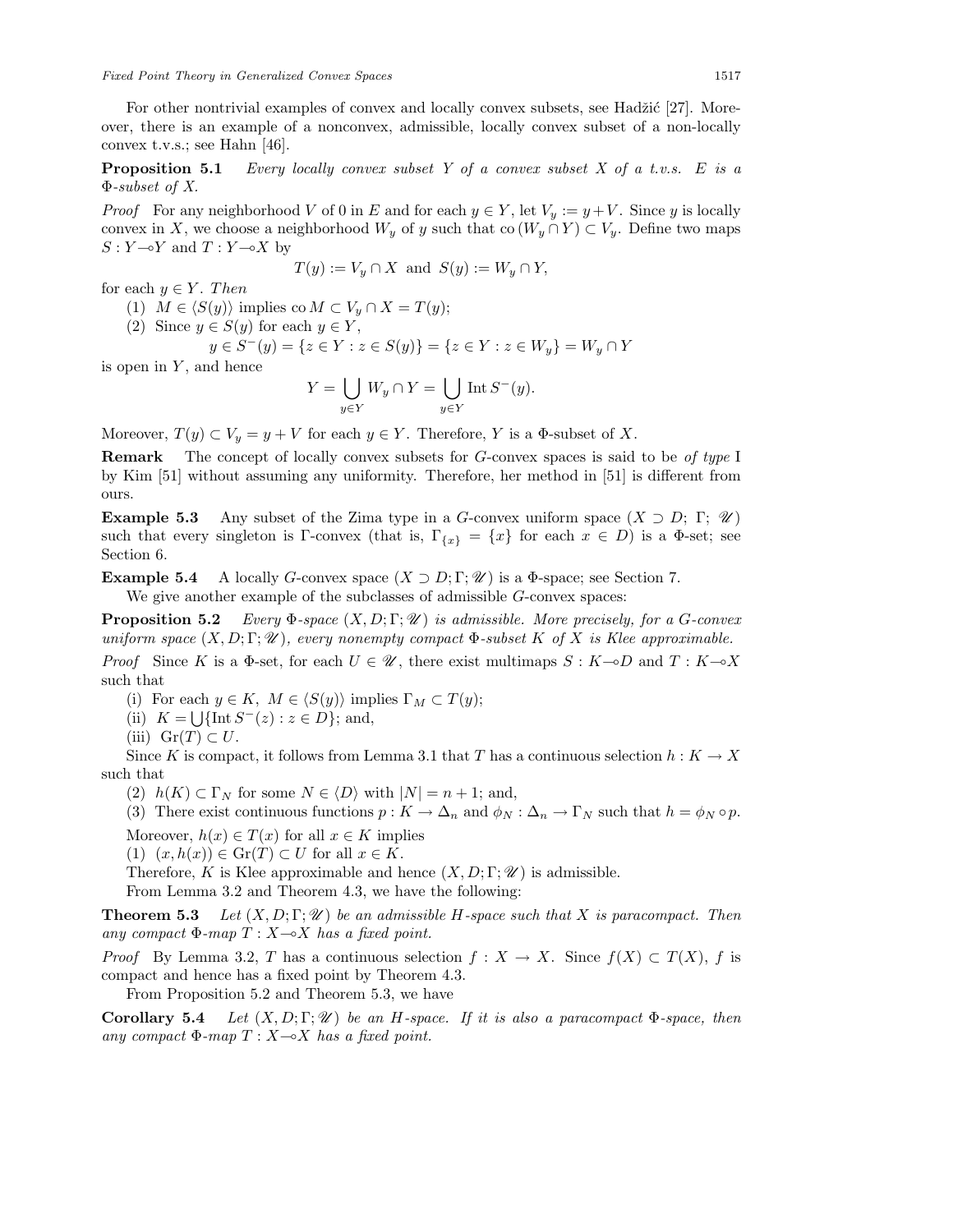Some applications of Corollary 5.4 were given in [22, 9].

From Proposition 5.2 and Theorem 4.2, we have the following:

**Theorem 5.5** Let  $(X, D; \Gamma; \mathcal{U})$  be a G-convex uniform space and  $F \in \mathfrak{B}(X, X)$  be a map *such that*  $F(X)$  *is a compact*  $\Phi$ *-subset of* X*. If* F *is closed, then* F *has a fixed point.* 

Since every locally convex set is a  $\Phi$ -set, we have the following:

**Corollary 5.6** *Let* X *be a nonempty convex subset of a t.v.s. Then any compact closed map*  $F \in \mathfrak{B}(X,X)$ , *such that*  $F(X)$  *is locally convex, has a fixed point.* 

Note that Rzepecki [50] first obtained a particular form of Corollary 5.6 for a single-valued continuous function.

From Theorem 5.5 and Proposition 5.2, we have the following in [5, Theorem 2]:

**Corollary 5.7** *Let*  $(X, D; \Gamma; \mathcal{U})$  *be a*  $\Phi$ *-space. Then any compact closed map*  $F \in \mathcal{B}(X, X)$ *has a fixed point.*

Particular forms of Corollary 5.7 were known by Horvath [22], and Park and Kim [13]. Later, Ben-El-Mechaiekh et al. [32, Theorem 4.2] obtained a particular form of Corollary 5.7 for approachable multimaps. In  $[5, 8-10, 48-49]$ , it was shown that Corollary 5.7 subsumes a large number of fixed point theorems related to approachable maps on G-convex spaces, acyclic maps on locally G-convex spaces, and Kakutani maps on Φ-spaces or on hyperconvex spaces.

For a non-closed map, we have the following:

**Corollary 5.8** *Let*  $(X, D; \Gamma; \mathcal{U})$  *be a compact*  $\Phi$ *-space and*  $F \in \mathfrak{A}_{c}^{\kappa}(X, X)$ *. Then* F *has a fixed point.*

Now we give an example of a Φ-space as follows:

**Theorem 5.9** *Let*  $(X \supset D; \Gamma)$  *be a metric G-convex space such that* 

- (1) D *is dense in* X; *and,*
- (2) *Every open ball is* Γ*-convex.*

*Then*  $(X \supset D; \Gamma)$  *is a*  $\Phi$ *-space and every compact closed map*  $F \in \mathfrak{B}(X, X)$  *has a fixed point.* 

*Proof* Let  $\varepsilon > 0$  and  $S: X \rightarrow D$ ,  $T: X \rightarrow X$  be defined by

 $S(x) = \{y \in D : d(x, y) < \varepsilon\},$   $T(x) = \{y \in X : d(x, y) < \varepsilon\}$ 

for  $x \in X$ . Then each  $T(x)$  is Γ-convex and hence  $M \in \langle S(x) \rangle$  implies  $\Gamma_M \subset T(x)$ . Moreover, since D is dense, for each  $x \in X$ , there exists a  $y \in D$  such that  $d(x, y) < \varepsilon$ . Therefore,  ${x \in X : d(x, y) < \varepsilon} = S^{-}(y) = \text{Int } S^{-}(y)$  for  $y \in D$ , and hence

$$
X = \bigcup_{y \in D} \{x \in X : d(x, y) < \varepsilon\} = \bigcup \{\text{Int } S^-(y) : y \in D\}.
$$

Therefore, T is a  $\Phi$ -map. Note that, for any  $x \in X$  and  $y \in T(x)$ , we have  $d(x, y) < \varepsilon$ . Therefore, for any entourage U of the metric uniformity, we have a  $\Phi$ -map  $T: X \rightarrow X$  such that  $\text{Gr}(T) \subset U$ . This shows that  $(X \supset D; \Gamma)$  is a  $\Phi$ -space, and F has a fixed point by Corollary 5.7.

**Remarks** (1) Theorem 5.9 is a generalization of Horvath [23, Corollary 4.4].

(2) Particular versions of Theorem 5.9 were known in [10].

From Proposition 5.2, Theorems 5.3 and 5.9, we have

**Corollary 5.10** *Let*  $(X \supset D; \Gamma)$  *be a metric H-space such that* D *is dense in* X *and every open ball is* Γ*-convex. Then every compact* Φ*-map* F : X-X *has a fixed point.*

## **6** G**-convex Spaces of the Zima Type**

This section deals with a subclass of the class of Φ-spaces. We begin with the following almost fixed point theorem:

**Theorem 6.1** *Let*  $(X \supset D; \Gamma; \mathcal{U})$  *be a G-convex uniform space, and* K *a totally bounded subset of* X *such that* D∩K *is dense in* K*. Let* T : X-X *be a u.s.c.* [*resp., an l.s.c.*] *multimap*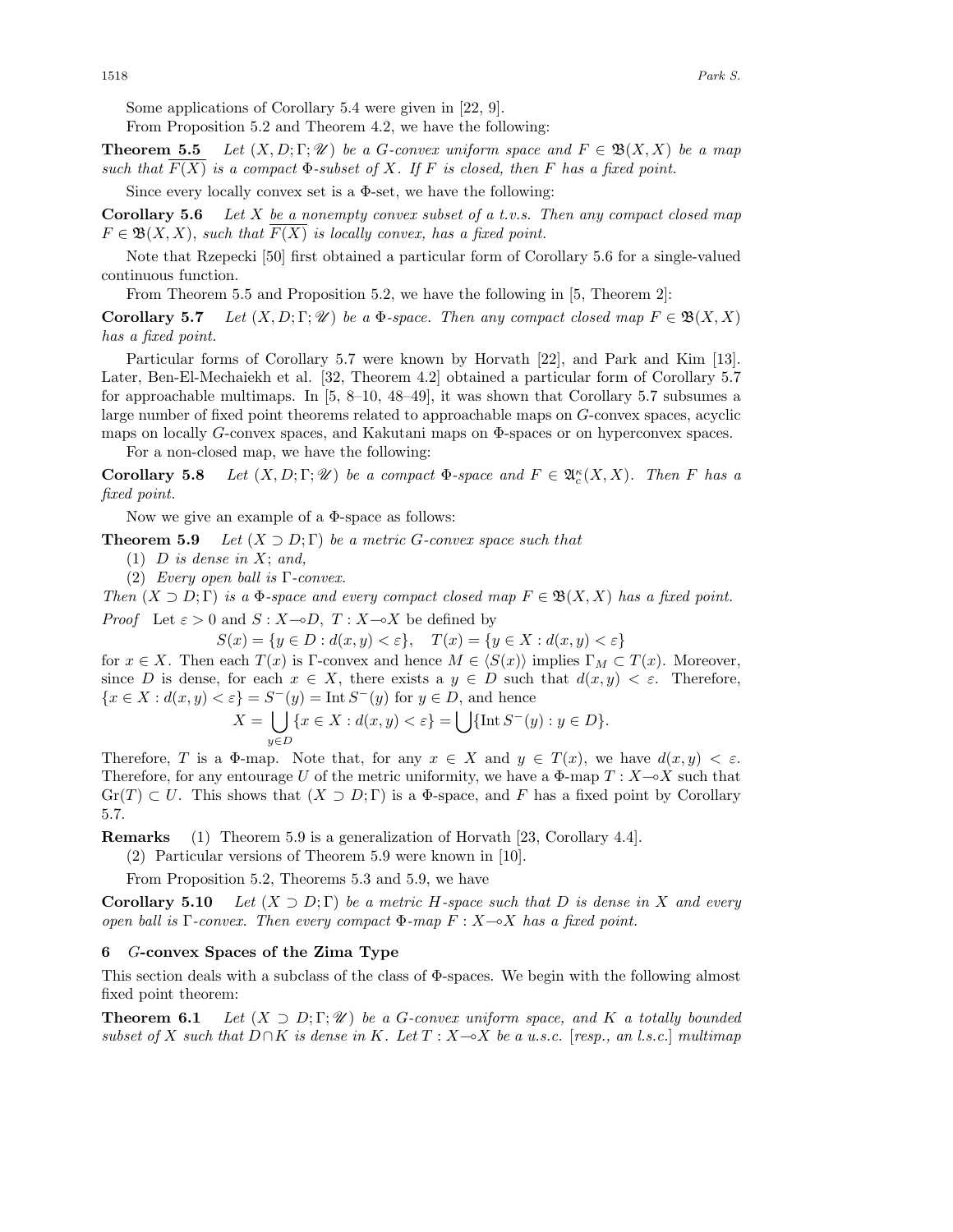*such that*  $T(x) \cap K \neq \emptyset$  *for each*  $x \in X$ *. Let*  $U \in \mathcal{U}$ *. Suppose that there exists*  $V \in \mathcal{U}$  *such that, for each*  $x \in X$ *, we have* 

$$
N \in \langle \{y \in D : T(x) \cap V[y] \neq \emptyset \} \rangle \Rightarrow \Gamma_N \subset \{y \in X : T(x) \cap U[y] \neq \emptyset \}.
$$
  
Then T has a U-fixed point  $x_U \in X$  (that is,  $T(x_U) \cap U[x_U] \neq \emptyset$ ).

*Proof* We may assume that all members of  $\mathscr U$  are open [resp., closed]. Then there exists an open [resp., a closed] member V of  $\mathscr U$  satisfying the hypothesis. Note that, for each  $x \in X$ ,  $V[x]$  is a neighborhood of x. Since K is totally bounded and  $D \cap K$  is dense in K, there exists an  $M := \{y_1, \ldots, y_n\} \in \langle D \cap K \rangle$  such that  $K \subset \bigcup_{y \in M} V[y]$ .

For each  $y_i \in M$ , let  $F(y_i) := \{x \in X : T(x) \cap V[y_i] = \emptyset\}$ . Since T is u.s.c. [resp., l.s.c.], each  $F(y_i)$  is open [resp., closed]. Moreover, since  $T(X) \cap K \subset \bigcup_{i=1}^n V[y_i]$ , we have

$$
\bigcap_{i=1}^{n} F(y_i) \subset \left\{ x \in X : T(x) \cap \bigcup_{i=1}^{n} V[y_i] = \emptyset \right\} = \emptyset.
$$

We will apply Theorem 2.1 to the G-convex space  $(X \supset M; \Gamma)$ . Since the conclusion of Theorem 2.1 does not hold,  $F : M \rightarrow X$  can not be a KKM map; that is, there exist an  $N \in \langle M \rangle$ and an  $x_U \in \Gamma_N$  such that  $x_U \notin F(N) = \bigcup_{y \in N} F(y)$ . Hence  $T(x_U) \cap V[y] \neq \emptyset$  for all  $y \in N$ , and

$$
N \subset \{ y \in D : T(x_U) \cap V[y] \neq \emptyset \}.
$$

Then

$$
x_U \in \Gamma_N \subset \{ y \in X \, : \, T(x_U) \cap U[y] \neq \emptyset \}.
$$

Hence  $T(x_U) \cap U[x_U] \neq \emptyset$ .

**Remarks** (1) Note that, in the above proof, if  $\Gamma_N \subset D$  for each  $N \in \langle D \rangle$ , it is sufficient to assume that, for each  $x \in D$  and each  $U \in \mathcal{U}$ , the set  $\{y \in D : T(x) \cap U[y] \neq \emptyset\}$  is Γ-convex.

- $(2)$  In Theorem 6.1, X is not necessarily Hausdorff.
- (3) Theorems 6.1 is motivated by Hadžić [29, Theorem 1].

**Theorem 6.2** *Under the hypothesis of Theorem* 6.1, *furthermore if* T *is closed and compact, then* T *has a fixed point.*

*Proof* For each  $U \in \mathcal{U}$ , there exist  $x_U, y_U \in X$  such that  $y_U \in T(x_U)$  and  $y_U \in U[x_U]$ . Since  $T(X)$  is relatively compact, we may assume that the net  $y_U$  converges to some  $x_0 \in T(X)$ . Then the corresponding net  $x_U$  also converges to  $x_0$  by the Hausdorffness of X. Since the graph of T is closed in  $X \times T(X)$  and  $(x_U, y_U) \in \text{Gr}(T)$ , we have  $x_0 \in T(x_0)$ . This completes our proof.

Motivated by Theorems 6.1 and 6.2, we introduce the following:

**Definition** *For a* G-convex uniform space  $(X \supset D; \Gamma; \mathcal{U})$ *, a subset* Y of X is said to be of *the Zima type* (or *of the Zima–Hadžić type*) *if*  $D \cap Y$  *is dense in* Y *and for each*  $U \in \mathcal{U}$  *there exists a*  $V \in \mathcal{U}$  *such that, for each*  $N \in \{D \cap Y\}$  *and any*  $\Gamma$ *-convex subset* A *of* Y, we have  $A \cap V[z] \neq \emptyset \quad \forall z \in N \Rightarrow A \cap U[x] \neq \emptyset \quad \forall x \in \Gamma_N.$ 

**Example 6.1** (1) Hadžić [24] defined that a nonempty subset K of a t.v.s. E is of the Zima type whenever for any  $U \in \mathscr{V}$ , there exists a  $V \in \mathscr{V}$  satisfying co $(V \cap (K - K)) \subset U$ , where  $\mathscr{V}$ is a neighborhood system of the origin of E.

Note that any nonempty subset of a locally convex t.v.s. is of the Zima type, and that there exists a subset of the Zima type in a non-locally convex t.v.s.; see Hadžić  $[27-29]$ .

(2) For a C-space, our definition reduces to that of Hadžić [29].

**Example 6.2** Motivated by a well-known work of Idzik [33] on convexly totally bounded (c.t.b. for short) sets, Weber [44–45] defined the following:

A subset K of a t.v.s. E is said to be *strongly convexly totally bounded* (s.c.t.b.) if for every neighborhood V of  $0 \in E$  there exist a convex subset C of V and a finite subset N of K such that  $K \subset N + C$ .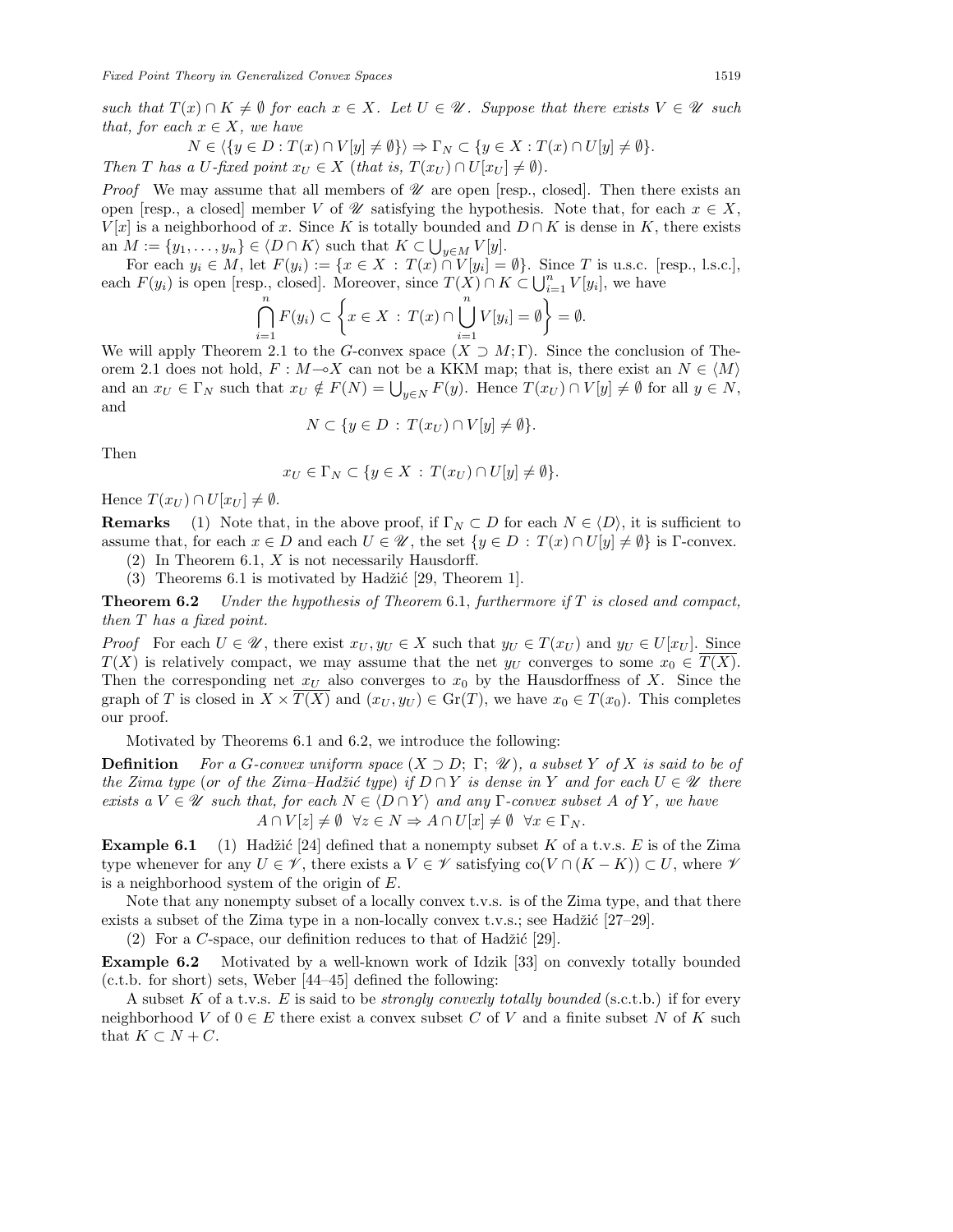The following is known:

**Lemma 6.3** (Weber [45, Corollary 2.8]) *Let* K *be a compact convex subset of a t.v.s.* ( $E, \tau$ ) and  $F = \text{span } K$ . Then the following conditions are equivalent:

- (1) K *is* s.c.t.b.;
- (2) K *is of Zima* type;
- (3) K *is locally* convex;
- (4) K *is affinely embeddable in a locally convex* t.v.s.;

(5) E admits a Hausdorff locally convex linear topology  $\sigma = \sigma(E, E')$ , which induces on F *a finer topology than*  $\tau$  *such that*  $\sigma|_K = \tau|_K$ .

**Example 6.3** For an LG-space  $(X \supset D; \Gamma; \mathcal{U})$ , any nonempty subset Y of X is of the Zima type; see Section 8.

We show that a certain set of the Zima type is a Φ-set as follows:

**Proposition 6.4** *Let* (X ⊃ D; Γ; *U* ) *be a* G*-convex uniform space such that every singleton is* Γ*-convex. Then any subset* Y *of the Zima type in* X *is a* Φ*-set.*

*Proof* For each  $U \in \mathcal{U}$ , let  $V \in \mathcal{U}$  be the one satisfying the definition of the Zima type. Define  $S: Y \rightarrow D$  and  $T: Y \rightarrow X$  by

 $S(y) := \{z \in D : (z, y) \in V\}$  and  $T(y) := \{x \in X : (x, y) \in U\},\$ 

for  $y \in Y$ . Since  $D \cap Y$  is dense in Y,  $S(y)$  is not empty.

We show that  $N \in \langle S(y) \rangle$  implies  $\Gamma_N \subset T(y)$  for each  $y \in Y$ . In fact, for each  $z \in N$ ,

$$
z \in S(y) \Rightarrow y \in V[z] \Rightarrow \{y\} \cap V[z] \neq \emptyset,
$$

which implies, for all  $x \in \Gamma_N$ ,

 ${y} \cap U[x] \neq \emptyset \Rightarrow y \in U[x] \Rightarrow x \in T(y),$ 

since  $\{y\}$  is Γ-convex.

Furthermore, since  $S(y) \neq \emptyset$  for  $y \in Y$  and  $y \in S^{-}(z) = V[z]$  for some  $z \in D$ , we have  $Y = \bigcup \{ \text{Int } S^-(z) : z \in D \}.$ 

Therefore, we have a  $\Phi$ -map  $T: Y \rightarrow X$  such that  $\text{Gr}(T) \subset U$ . This shows that Y is a  $\Phi$ -set. From Theorem 5.5 and Proposition 6.4, we have the following:

**Theorem 6.5** Let  $(X \supset D; \Gamma; \mathcal{U})$  be a G-convex uniform space such that every singleton *is*  $\Gamma$ -convex and  $F \in \mathfrak{B}(X,X)$  *such that*  $F(X)$  *is of the Zima type. If* F *is closed and compact, then F has a fixed point.*

**Remark** It is known that, in a t.v.s. E, a subset A is of the Zima type if and only if its closure  $\overline{A}$  is of the Zima type; see [52].

From Theorems 6.1 and 6.2, we have the following:

**Theorem 6.6** *Let*  $(X \supset D; \Gamma; \mathcal{U})$  *be a G-convex uniform space. Let*  $T: X \rightarrow X$  *be a u.s.c.* [*resp., an l.s.c.*] *multimap with nonempty* Γ*-convex values such that* T(X) *is totally bounded and of the Zima type. Then* T *has the almost fixed point property.*

**Remark** In Theorem 6.6, X is not necessarily Hausdorff.

Here, we give a general definition of Kakutani maps as follows:

**Definition** *Let* Y *be a topological space and*  $(X \supset D; \Gamma)$  *a G-convex space. A map*  $F: Y \rightarrow X$ *is called a Kakutani map if it is u.s.c. and has nonempty compact* Γ*-convex values.*

From Theorem 6.6, we have the following fixed point theorems for Kakutani maps:

**Theorem 6.7** *Let*  $(X \supset D; \Gamma; \mathcal{U})$  *be a G-convex uniform space. Let*  $T : X \rightarrow X$  *be a compact Kakutani map such that* T(X) *is of the Zima type. Then* T *has a fixed point.*

Theorem 6.7 generalizes the results of Hadžić  $[29]$ .

**Corollary 6.8** *Let* X *be a convex subset of a t.v.s. Then any compact Kakutani map* T : X-X *has a fixed point in* X *whenever* T(X) *is of the Zima type.*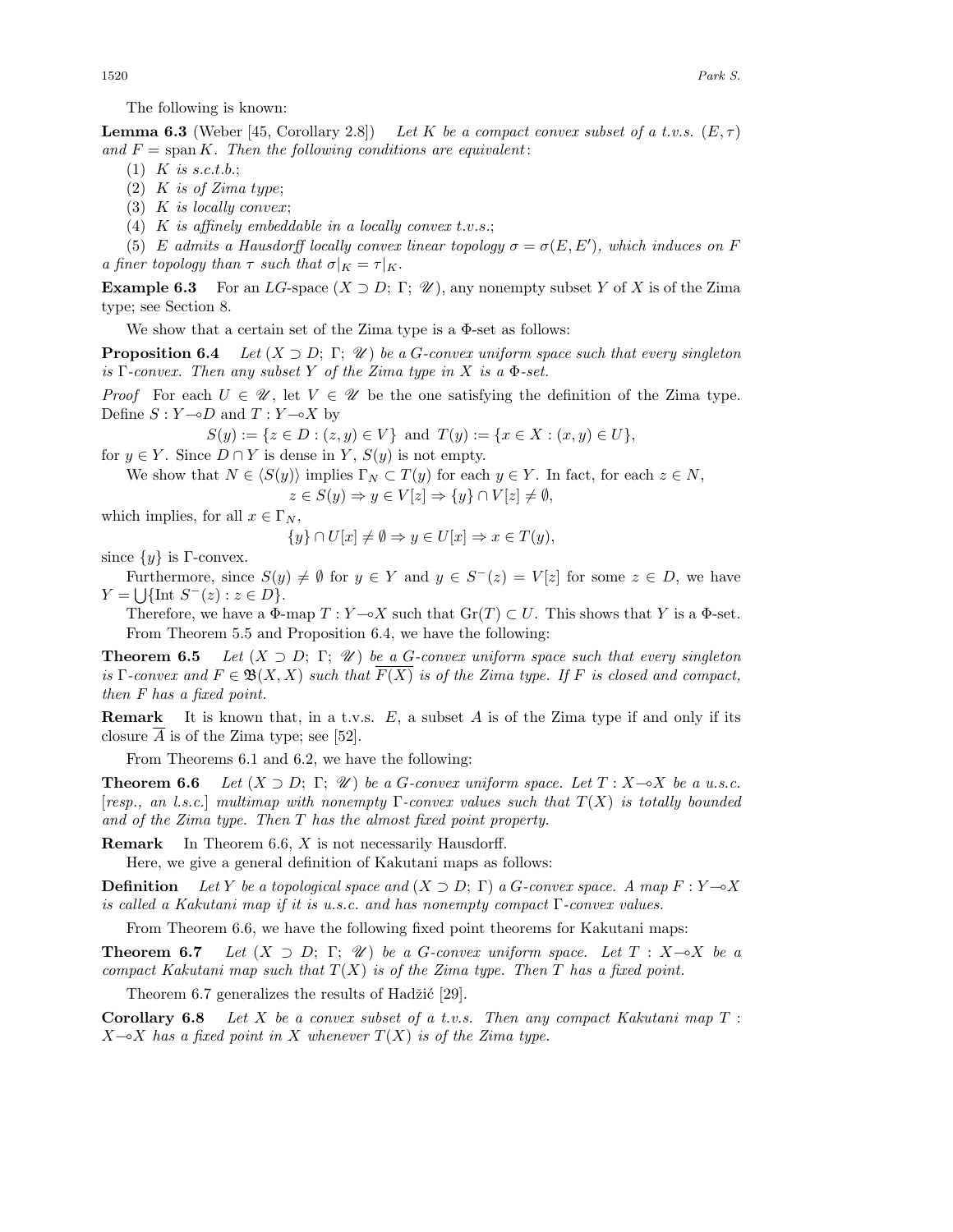**Remarks** (1) Hadžić [24, 26] obtained Corollary 6.8 under the restriction that X is closed. A number of consequences and applications of her result were given in Hadžić  $[24, 26]$  and Hadžić and Gajić [30].

(2) Hadžić [25] obtained a particular form of Corollary 6.8 for a compact convex subset X of a metrizable t.v.s. E.

(3) Hadžić [28] obtained a particular form of Corollary 6.8 for a subset X of the Zima type in a complete t.v.s. E, and applied her result to some economic problems.

(4) Recall that Corollary 6.8 is a consequence of the Idzik theorem [33].

For more results on the Zima type in t.v.s., see [53] and references therein.

## **7 Locally** G**-convex Spaces**

This section deals with another subclass of the class of Φ-spaces.

**Definition** *A* G-convex uniform space  $(X \supset D; \Gamma; \mathcal{U})$  is said to be locally G-convex if D is *dense in* X and, for each  $U \in \mathcal{U}$ , there exists a  $V \in \mathcal{U}$  *such that*  $V \subset U$  *and, for each*  $x \in X$ ,  $N \in \langle V[x] \cap D \rangle \Rightarrow \Gamma_N \subset U[x].$ 

**Remarks** (1) This concept was first considered by Bielawski [31] and later by Ben-El-Mechaiekh et al. [32].

(2) In particular, if the U-ball U[x] itself is Γ-convex for each  $x \in X$ , then  $(X \supset D; \Gamma; \mathcal{U})$ is locally G-convex. In such a case, every singleton is Γ-convex since X is Hausdorff,  $\{x\}$  =  $\bigcap_{U \in \mathscr{U}} U[x]$  and the intersection of  $\Gamma$ -convex subsets is  $\Gamma$ -convex.

**Example 7.1** Any convex subset of a locally convex t.v.s. is a locally G-convex space. Note that the concept of local G-convexity does not generalize that of a local convexity of a subset of a t.v.s. defined in Example 5.2.

**Example 7.2** Every LG-space is locally G-convex if every singleton is Γ-convex; see Section 8. We give another example of Φ-spaces as follows:

**Proposition 7.1** *For a locally* G*-convex space* (X ⊃ D; Γ; *U* )*, any nonempty subset* Y *of*  $X$  *is a*  $\Phi$ *-set.* 

*Proof* Let  $U \in \mathcal{U}$  and  $V \subset U$  be as in the definition of locally G-convex spaces. We may assume V is open. Define multimaps  $S: Y \rightarrow D$  and  $T: Y \rightarrow X$  by

 $S(y) := \{z \in D : (y, z) \in V\}$  and  $T(y) := \{x \in X : (y, x) \in U\},\$ 

for  $y \in Y$ . Since D is dense in X, we have  $\emptyset \neq S(y) \subset T(y)$  for  $y \in Y$ . For each  $y \in Y$ ,  $N \in \langle V[y] \cap D \rangle = \langle S(y) \rangle$  implies  $\Gamma_N \subset U[y] = T(y)$ . Moreover,  $S^-(z)$  is open for each  $z \in D$ and  $Y = \bigcup \{S^-(z) : z \in D\}$  since D is dense in X. Note that  $Gr(T) \subset U$ . Therefore, Y is a Φ-set.

From Proposition 7.1 and Theorem 5.5, we have the following:

**Theorem 7.2** *Let*  $(X \supset D; \Gamma; \mathcal{U})$  *be a locally G-convex space. Then any compact closed map*  $F \in \mathfrak{B}(X,X)$  *has a fixed point.* 

Particular forms of Theorem 7.2 are known by Ben-El-Mechaiekh et al. [32, Corollary 4.7] and [42, Corollary 4.6] for an approachable map and by Horvath [22] and Bielawski [31] for a continuous function.

**Corollary 7.3** *Let* X *be a convex subset of a locally convex t.v.s.* E*. Then any compact closed map*  $F \in \mathfrak{B}(X,X)$  *has a fixed point.* 

This was first obtained in [38].

**Corollary 7.4** *Let* X *be a convex subset of a locally convex t.v.s.* E*. Then any compact*  $acyclic map$   $F: X \rightarrow X$  *has a fixed point.* 

This was first obtained in [54] as a generalization of the Himmelberg theorem [55] and applied to abstract variational inequalities, minimax inequalities, geometric properties of convex sets,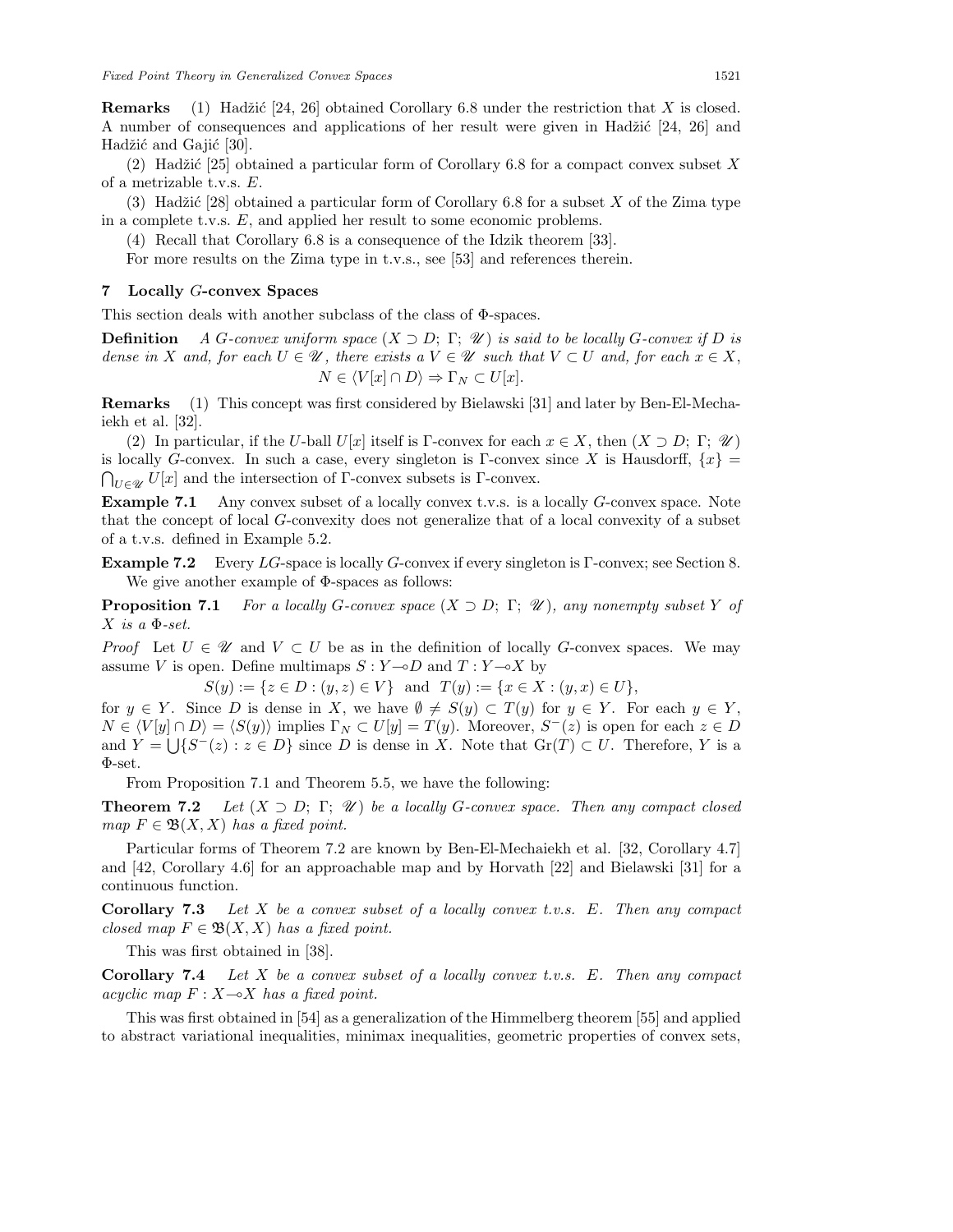and other problems. This has been generalized step by step in a number of works of the author and, finally, Theorem 4.2 is the most general form we have.

#### **8** LG**-spaces**

In this section, we introduce a particular subclass of locally  $G$ -convex spaces:

**Definition** *A* G-convex uniform space  $(X \supset D; \Gamma; \mathcal{U})$  is called an LG-space if D is dense in *X* and, for each  $U \in \mathcal{U}$ , the U-neighborhood

$$
U[A] := \{ x \in X : A \cap U[x] \neq \emptyset \}
$$

*around a given*  $\Gamma$ *-convex subset*  $A \subset X$  *is*  $\Gamma$ *-convex.* 

Similarly, we can define an LH-space.

**Remarks** (1) This concept is first introduced in [8].

(2) A singleton is not necessarily Γ-convex in an  $LG$ -space.

**Example 8.1** For a C-space  $(X; \Gamma)$ , an LG-space reduces to an LC-space [22,23] (or a locally C-convex space [56]). Any nonempty convex subset X of a locally convex t.v.s. E is an obvious example of an LC-space  $(X; \Gamma)$  with  $\Gamma_A = \text{co } A$  for  $A \in \langle X \rangle$ . For other examples, see [22, 56].

**Example 8.2** A G-convex space  $(X \supset D; \Gamma)$  is called an LG-metric space if X is equipped with a metric d such that (1) D is dense in X; (2) for any  $\varepsilon > 0$ , the set  $\{x \in X : d(x, C) < \varepsilon\}$ is Γ-convex whenever  $C \subset X$  is Γ-convex; and, (3) open balls are Γ-convex. This concept generalizes that of LC-metric spaces due to Horvath [22].

**Example 8.3** A metric space  $(H, d)$  is said to be *hyperconvex* if, for any collection of points  ${x<sub>\alpha</sub>}$  of H and for any collection  ${r<sub>\alpha</sub>}$  of nonnegative reals such that  $d(x<sub>\alpha</sub>, x<sub>\beta</sub>) \leq r<sub>\alpha</sub> + r<sub>\beta</sub>$ , we have

$$
\bigcap_{\alpha} B(x_{\alpha}, r_{\alpha}) \neq \emptyset,
$$

where  $B(x, r)$  denotes the closed ball with center  $x \in H$  and radius  $r > 0$ .

For any nonempty bounded subset A of H, its *convex hull* Co A is defined by

 $Co A = \bigcap \{B : B \text{ is a closed ball containing } A\}.$ 

Let  $\mathscr{A}(H) = \{A \subset H : A = \text{Co } A\}$ ; that is,  $A \in \mathscr{A}(H)$  iff A is an intersection of closed balls. For fixed point theorems on hyperconvex metric spaces, see [57] and references therein. The following is known:

**Lemma 8.1** (Horvath [23]) *Any hyperconvex metric space* (H, d) *is a complete metric* LC*space*  $(H; \Gamma)$  *with*  $\Gamma_A = \text{Co } A$  *for each*  $A \in \langle H \rangle$ *.* 

Note that most of the above examples of  $LG$ -spaces are locally  $G$ -convex spaces. In fact, we have:

**Proposition 8.2** *Every LG-space*  $(X \supset D; \Gamma; \mathscr{U})$  *is locally G-convex if every singleton is* Γ*-convex.*

*Proof* For each symmetric entourage  $U \in \mathcal{U}$  and any  $x \in X$ ,

$$
U[x] = \{x' \in X : (x, x') \in U\}
$$
  
=  $\{x' \in X : x \in U^{-}[x']\}$   
=  $\{x' \in X : \{x\} \cap U^{-}[x'] \neq \emptyset\}.$ 

Since  $\{x\}$  is Γ-convex and  $(X \supset D; \Gamma; \mathcal{U})$  is an *LG*-space,  $U[x]$  is Γ-convex. Therefore,  $(X \supset D; \Gamma; \mathscr{U})$  is locally *G*-convex.

From Proposition 8.2 and Theorem 7.2, we have the following:

**Theorem 8.3** *Let* (X ⊃ D; Γ; *U* ) *be an* LG*-space such that singletons are* Γ*-convex. Then any compact closed map*  $F \in \mathfrak{B}(X,X)$  *has a fixed point.*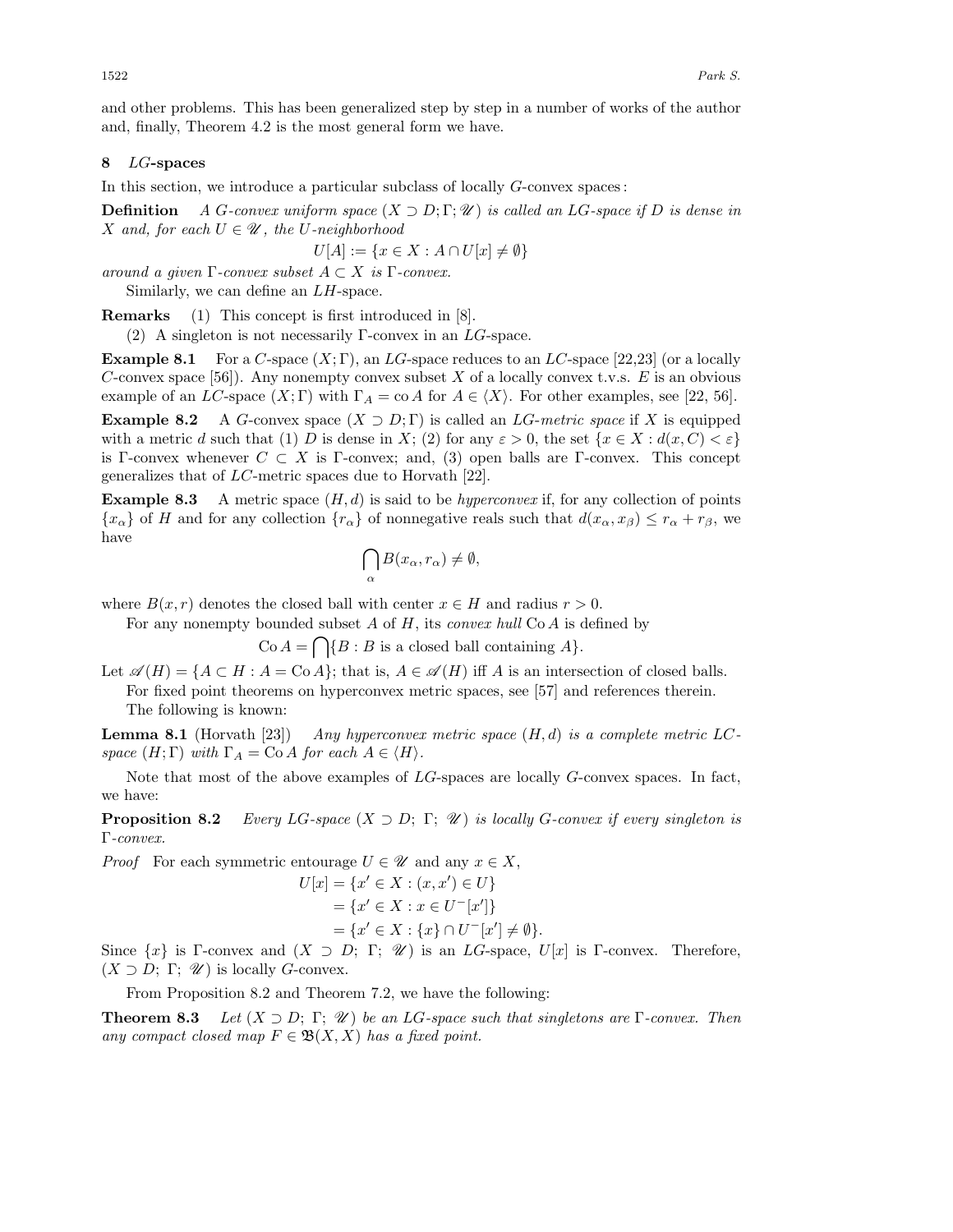Recall that any nonempty subset of a locally convex t.v.s. is of the Zima type. This can be generalized as follows:

**Proposition 8.4** *For an LG-space*  $(X \supset D; \Gamma; \mathcal{U})$ *, any nonempty subset* Y *of* X *is of the Zima type.*

*Proof* For each  $U \in \mathscr{U}$ , choose  $V := U$  in the definition of the Zima type. Then, for any  $N \in \langle D \rangle$  and any Γ-convex subset A of X,  $U[A] := \{x \in X : A \cap U[x] \neq \emptyset\}$  is Γ-convex since  $(X \supset D; \Gamma; \mathscr{U})$  is an LG-space. Hence,  $N \subset U[A]$  implies  $\Gamma_N \subset U[A]$ . Hence Y is of the Zima type.

For LG-spaces, Theorems 6.6 and 6.7 reduce to the following:

**Theorem 8.5** *Let*  $(X \supset D; \Gamma; \mathcal{U})$  *be an LG-space and*  $T : X \rightarrow X$  *a u.s.c.* [*resp., an l.s.c.*] *multimap with nonempty* Γ*-convex values such that* T(X) *is totally bounded. Then* T *has the almost fixed point property.*

**Remarks** (1) Note that X is not necessarily Hausdorff.

(2) Note that, as was shown in Theorem 6.1, if  $\Gamma_N \subset D$  for each  $N \in \langle D \rangle$ , it is sufficient to assume that T has  $\Gamma$ -convex values on D, not necessarily on the whole X.

**Theorem 8.6** *Let*  $(X \supset D; \Gamma; \mathcal{U})$  *be an LG-space and*  $T: X \rightarrow X$  *be a compact Kakutani map. Then* T *has a fixed point.*

**Remark** This is the main result of [10] and a consequence of Theorem 6.7 in view of Proposition 8.4. A very particular form of Theorem 8.5 was given by Horvath [23] for a compact metric LC-space.

The following is not comparable to Theorem 8.6:

**Proposition 8.7** (Komiya [58]) *Let*  $(X \supset D; \Gamma; \mathcal{U})$  *be a paracompact* LG-space such that  $any \Phi$ *-map*  $F: X \rightarrow X$  has a fixed point. Then any Kakutani map  $G: X \rightarrow X$  has a fixed point.

In order to give another proof of Theorem 8.6 whenever the singletons are Γ-convex, we need the following:

**Lemma 8.8** (Ben-El-Mechaiekh et al. [32, Proposition 3.9]) *Let* (X ⊃ D; Γ) *be an* LG*-space and Y a compact uniform space. Then any u.s.c. multimap F* : *Y* −ο*X with nonempty* Γ*-convex values is an approximable map.*

From Lemma 8.8, we have the following:

**Lemma 8.9** *Let*  $(X \supset D; \Gamma; \mathcal{U})$  *be an LG-space. Then any Kakutani map*  $F: X \rightarrow X$ *belongs to*  $\mathfrak{B}(X,X)$ *.* 

*Proof* In the definition of  $F \in \mathfrak{B}(X,X)$ , the map  $F|_{\Gamma_N}$  can be replaced by  $F|_{\phi_N(\Delta_n)}$ :  $\phi_N(\Delta_n) \to F(\Gamma_N) \subset X$ . Since  $\phi_N(\Delta_n)$  is compact and  $(X \supset D; \Gamma)$  is an LG-space, by Lemma 8.8,  $F|_{\phi_N(\Delta_n)}$  is approximable. Then, for any continuous function  $p: F(\Gamma_N) \to \Delta_n$ , the composition  $p \circ F \circ \phi_N : \Delta_n \to \Delta_n$  is a compact closed approximable map and hence has a fixed point; see [42]. Therefore,  $F \in \mathfrak{B}(X,X)$ .

From Lemma 8.9 and Theorem 8.3, we have Theorem 8.6 whenever the singletons are Γconvex.

In the remainder of this section, we are concerned with C-spaces  $(X; \Gamma)$ ; that is, each  $\Gamma_A$  is  $\omega$ -connected for  $A \in \langle X \rangle$ .

**Lemma 8.10** (Ben-El-Mechaiekh and Oudadess [59]) *Let* X *be a paracompact space,*  $Z \subset X$ *with* dim<sub>X</sub>  $Z \leq 0$ ,  $B \subset X$  *countable,*  $(Y; \Gamma)$  *a complete* LC-metric space such that  $\Gamma_{\{y\}} = \{y\}$ *for all*  $y \in Y$ , <u>and</u>  $T : X \multimap Y$  an l.s.c. map having nonempty values such that  $T(x)$  is closed *for*  $x \notin B$  *and*  $T(x)$  *is*  $\Gamma$ *-convex for*  $x \notin Z$ *. Then* T *has a continuous selection*  $f : X \to Y$ ; *that is,*  $f(x) \in T(x)$  *for all*  $x \in X$ *.* 

For simplicity, we consider only the case  $B = \emptyset$ ; see [59, Theorem 3] and [60, Theorem 3]. From Theorem 8.6 and Lemma 8.10, we have the following: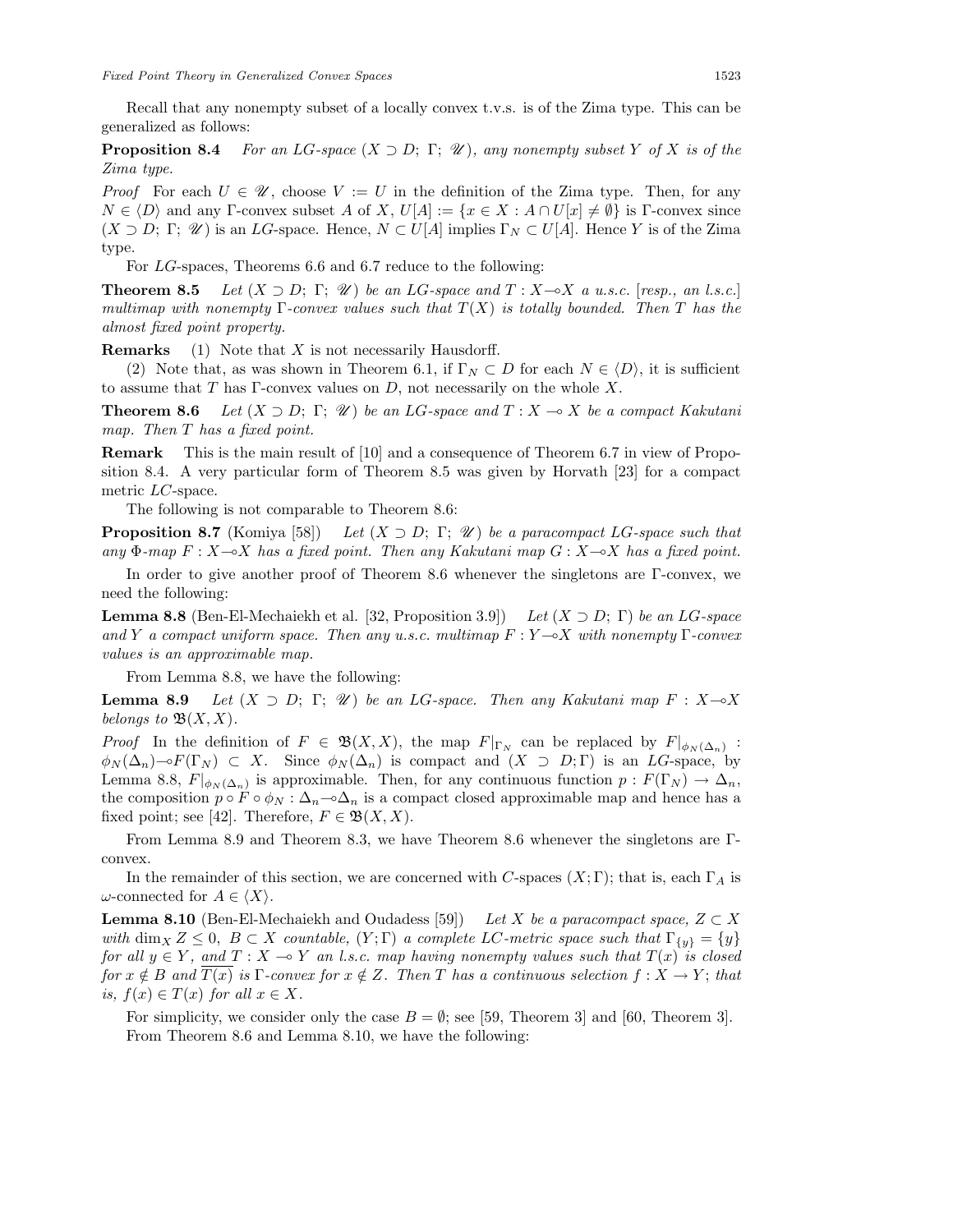**Theorem 8.11** *Let*  $(X; \Gamma)$  *be a paracompact LC*-space such that  $\Gamma_{\{x\}} = \{x\}$  *for all*  $x \in X$ *, Y a* compact LC-metric subset of X, and  $Z \subset X$  with  $\dim_X Z \leq 0$ . Let  $T : X → Y$  be an *l.s.c. map with nonempty closed values such that*  $T(x)$  *is* Γ*-convex for*  $x \notin Z$ *. Then* T *has a fixed point.*

*Proof* By Lemma 8.10, T has a continuous selection  $f : X \to Y$ . Now, by applying Theorem 8.6, f has a fixed point  $x_0 \in Y$ ; that is,  $x_0 = f(x_0) \in T(x_0)$ .

**Remark** In [3], further fixed point results for l.s.c. multimaps in LC-metric spaces are given.

#### **9 Historical Remarks**

A large number of fixed point theorems in t.v.s. and in G-convex spaces are unified and generalized in the present paper and [9, 12, 21, 61]; for the references, see mainly [4, 21, 53, 61].

(1) The celebrated Brouwer fixed point theorem in 1912 was generalized by Schauder (1930), Tychonov (1935), Hukuhara (1950), and Fan (1964). The Kakutani fixed point theorem in 1941 was generalized by Bohnenblust and Karlin (1950), Fan (1952), Glicksberg (1952), Himmelberg (1972), Granas and Liu (1986), and Park (1988). These are all for compact Kakutani maps on convex subsets of particular types of t.v.s., and particular forms of our Corollary 7.4.

(2) There are fixed point theorems for non-selfmaps (defined on convex subsets into the whole space) having certain boundary conditions (for example, the so-called Rothe condition, inwardness, outwardness, etc.).

For single-valued continuous functions, the Brouwer theorem was generalized by Knaster, Kuratowski and Mazurkiewicz (1929), Rothe (1938), Halpern (1965), Halpern and Bergman (1968), Fan (1969), Reich (1972), Sehgal and Singh (1983), Kaczynski (1983), Roux and Singh (1989), Sehgal, Singh and Whitfield (1990).

For convex-valued multimaps, upper-semicontinuity was extended to upper-demicontinuity, upper-hemicontinuity, and generalized upper-hemicontinuity. For such multimaps having certain boundary conditions, the Kakutani theorem was generalized by Browder (1968), Fan (1969, 1984), Glebov (1969), Halpern (1970), Cellina (1970), Reich (1972, 1978), Cornet (1975), Lasry and Robert (1975), Simons (1986), Shih and Tan (1987, 1988), Jiang (1988), Park (1988–93), Ding and Tan (1992), and Yuan, Smith and Lou (1998).

Those results are completely unified and generalized to a single result in Park [61].

(3) Motivated by a work of Zima (1977) on paranormed spaces (not necessarily locally convex), Rzepecki (1979) obtained a theorem for a compact continuous self-function whose range is locally convex. Later Hadžić (1981–87) introduced sets of the Zima type and obtained several fixed point theorems for compact Kakutani maps whose ranges are of the Zima type; see [24–30]. These are generalized by Corollary 5.6.

A well-known work of Idzik [33] introduced convexly totally bounded sets and generalized results mentioned in Subsection (1) and those of Zima, Rzepecki, and Hadžić. But any generalization of Idzik's result did not appear yet.

(4) The Fan–Browder fixed point theorem (1968) in [43] has numerous generalizations and applications in the KKM theory and equilibria theory. Theorems 3.5, 5.3, and others in [9] are examples of most general forms of the Fan–Browder theorem. They include Theorems 3.3–3.7 in the present paper as particular cases.

(5) Fixed point theorems for multimaps in t.v.s. were further generalized by Corollary 4.5 that first appeared in [21], which includes earlier results due to O'Neill (1957), Schaefer (1959), Nikaido (1959), Klee (1960), Powers (1970), Hahn and Pötter (1974), Krauthausen (1976), and others; see [21].

(6) Since the class B contains a large number of subclasses of multimaps, Theorem 4.2 extends numerous results in Subsections (1), (5), and the first half of Subsection (3). Moreover, certain results on C-spaces due to Horvath  $[22-23]$ , Hadžić  $[24-30]$  and on G-convex spaces due to Ben-El-Mechaiekh et al. [32] and others are included in Theorem 4.2.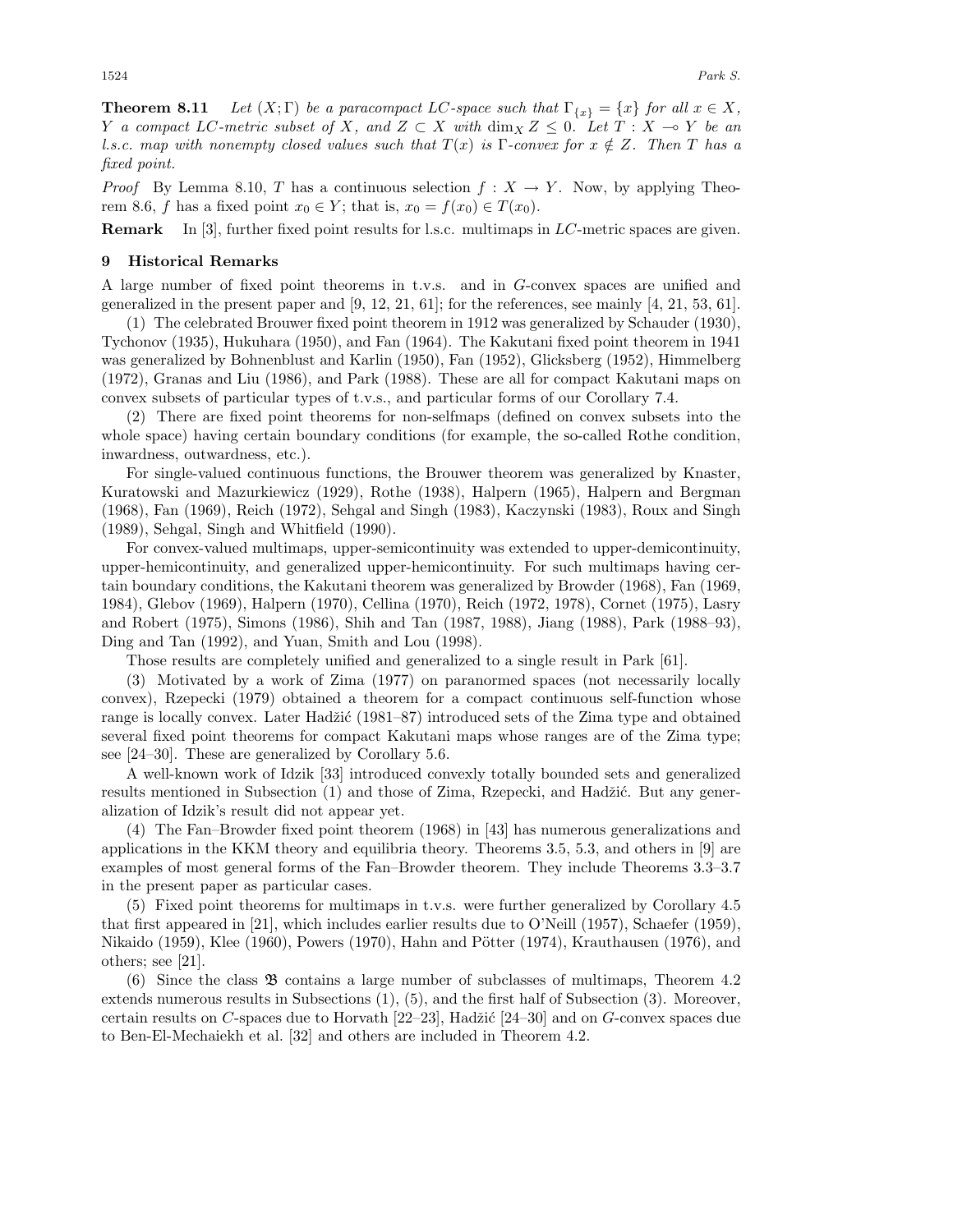(7) There are fixed point theorems on condensing maps defined on convex subsets of t.v.s. due to Darbo (1955), Sadovskii (1967), Lifšic and Sadovskii (1968), Himmelberg et al. (1969), Daneš (1970), Furi and Vignoli (1970), Nussbaum (1971), Reich (1971), Reinermann (1971), Mehta et al. (1997), and others. Those are also unified and extended in our previous work [12].

#### **References**

- [1] Park, S.: Five episodes related to generalized convex spaces. Nonlinear Funct. Anal. Appl., **2**, 49–61 (1997)
- [2] Park, S.: Continuous selection theorems in generalized convex spaces. Numer. Funct. Anal. and Optimiz., **25**, 567–583 (1999)
- [3] Park, S.: Fixed points of lower semicontinuous multimaps in *LC*-metric spaces. J. Math. Anal. Appl., **235**, 142–150 (1999)
- [4] Park, S.: Ninety years of the Brouwer fixed point theorem. Vietnam J. Math., **27**, 193–232 (1999)
- [5] Park, S.: Fixed points of better admissible multimaps on generalized convex spaces. J. Korean Math. Soc., **37**, 885–899 (2000)
- [6] Park, S.: Elements of the KKM theory for generalized convex spaces. Korean J. Comput. & Appl. Math., **7**, 1–28 (2000)
- [7] Park, S.: New subclasses of generalized convex spaces. Fixed Point Theory and Applications (Y.J. Cho, ed.), 91–98, Nova Sci. Publ., New York, 2000
- [8] Park, S.: Remarks on fixed point theorems for generalized convex spaces. Fixed Point Theory and Applications (Y.J. Cho, ed.), 135–144, Nova Sci. Publ., New York, 2000
- [9] Park, S.: New topological versions of the Fan–Browder fixed point theorem. Nonlinear Anal., **47**, 595–606 (2001)
- [10] Park, S.: Fixed point theorems in locally *G*-convex spaces. Nonlinear Anal., **48**, 869–879 (2002)
- [11] Park, S.: Remarks on acyclic versions of generalized von Neumann and Nash equilibrium theorems. Appl. Math. Letters, **15**, 641–647 (2002)
- [12] Park, S.: Fixed points of approximable or Kakutani maps in generalized convex spaces. J. Nonlinear Convex Anal., **7**, 1–17 (2006)
- [13] Park, S., Kim, H.: Coincidences of composites of u.s.c. maps on *H*-spaces and applications. J. Korean Math. Soc., **32**, 251–264 (1995)
- [14] Park, S., Kim, H.: Admissible classes of multifunctons on generalized convex spaces. Proc. Coll. Natur. Sci. Seoul National University, **18**, 1–21 (1993)
- [15] Park, S., Kim, H.: Coincidence theorems for admissible multifunctions on generalized convex spaces. J. Math. Anal. Appl., **197**, 173–187 (1996)
- [16] Park, S., Kim, H.: Foundations of the KKM theory on generalized convex spaces. J. Math. Anal. Appl., **209**, 551–571 (1997)
- [17] Park, S., Kim, H.: Generalizations of the KKM type theorems on generalized convex spaces. Ind. J. Pure Appl. Math., **29**, 121–132 (1998)
- [18] Park, S., Kim, H.: Coincidence theorems in a product of generalized convex spaces and applications to equilibria. J. Korean Math. Soc., **36**, 813–828 (1999)
- [19] Lin, L. J., Ko, C. J., Park, S.: Coincidence theorems for set-valued maps with *G*-KKM property on generalized convex spaces. Discuss. Math.-Diff. Incl., **18**, 69–85 (1998)
- [20] Park, S.: Fixed points of the better admissible multimaps. Math. Sci. Res. Hot-Line, **1**(9), 1–6 (1997)
- [21] Park, S.: A unified fixed point theory of multimaps on topological vector spaces. J. Korean Math. Soc., **35**, 803–829 (1998); Corrections, ibid. **36**, 829–832 (1999)
- [22] Horvath, C. D.: Contractibility and generalized convexity. J. Math. Anal. Appl., **156**, 341–357 (1991)
- [23] Horvath, C. D.: Extension and selection theorems in topological spaces with a generalized convexity structure. Ann. Fac. Sci. Toulouse, **2**, 253–269 (1993)
- [24] Hadžić, O.: Some fixed point and almost fixed point theorems for multivalued mappings in topological vector spaces. Nonlinear Anal. TMA, **5**, 1009–1019 (1981)
- [25] Hadžić, O.: On Kakutani's fixed point theorem in topological vector spaces. Bull. Acad. Polon. Sci., 30, 141–144 (1982)
- [26] Hadžić, O.: Fixed point theorems in not necessarily locally convex topological vector spaces. Lect. Notes Math., **948**, 118–130 (1982)
- [27] Hadžić, O.: Fixed Point Theory in Topological Vector Spaces, Univ. of Novi Sad, Novi Sad, 1984, 337
- [28] Hadžić, O.: Some fixed point and coincidence point theorems for multivalued mappings in toplogical vector spaces. Demonst. Math., **20**, 367–375 (1987)
- [29] Hadžić, O.: Almost fixed point and best approximation theorems in *H*-spaces. Bull. Austral. Math. Soc., **53**, 447–454 (1996)